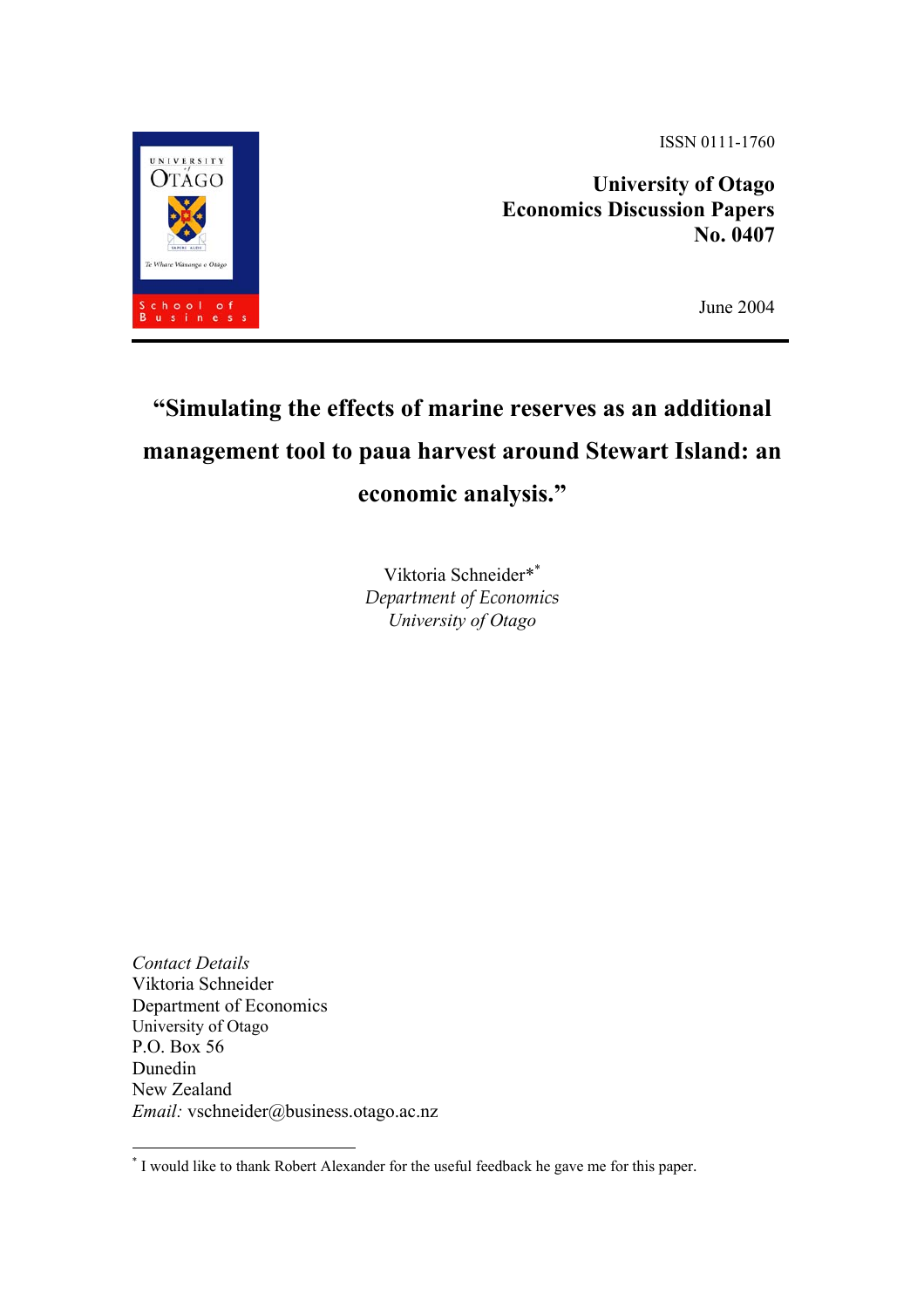## **Abstract**

Marine reserves have increasingly been recognised for their potential to address the pervasive problem of unsustainable harvest of fisheries worldwide. Abalone catch around Stewart Island has been in decline since the turn of the century despite being managed under NZ's quota system. A nested logit model is applied to spatially recorded catch and effort data between 1998 and 2003 to capture the two level decision making process of divers. On any given day, divers decide whether to go diving at all, and if yes, which of the 16 statistical areas around Stewart Island to visit. Weather conditions, patch-specific levels of catch per unit of effort and distance used as explanatory variables lead to a reasonably good fit, and the model can be used to simulate the imposition of a network of no-take areas as an additional management tool to NZ's quota system. Suitable areas are selected according to criteria that yield the 'least economic impact'. The results show that most effort redistributes to adjacent areas, which could potentially outweigh the benefits of no-take areas. This highlights the fact that incorporating fishermen behaviour is crucial in the marine reserve debate.

**Keywords:** management tool, marine reserve, nested logit model, network, simulation;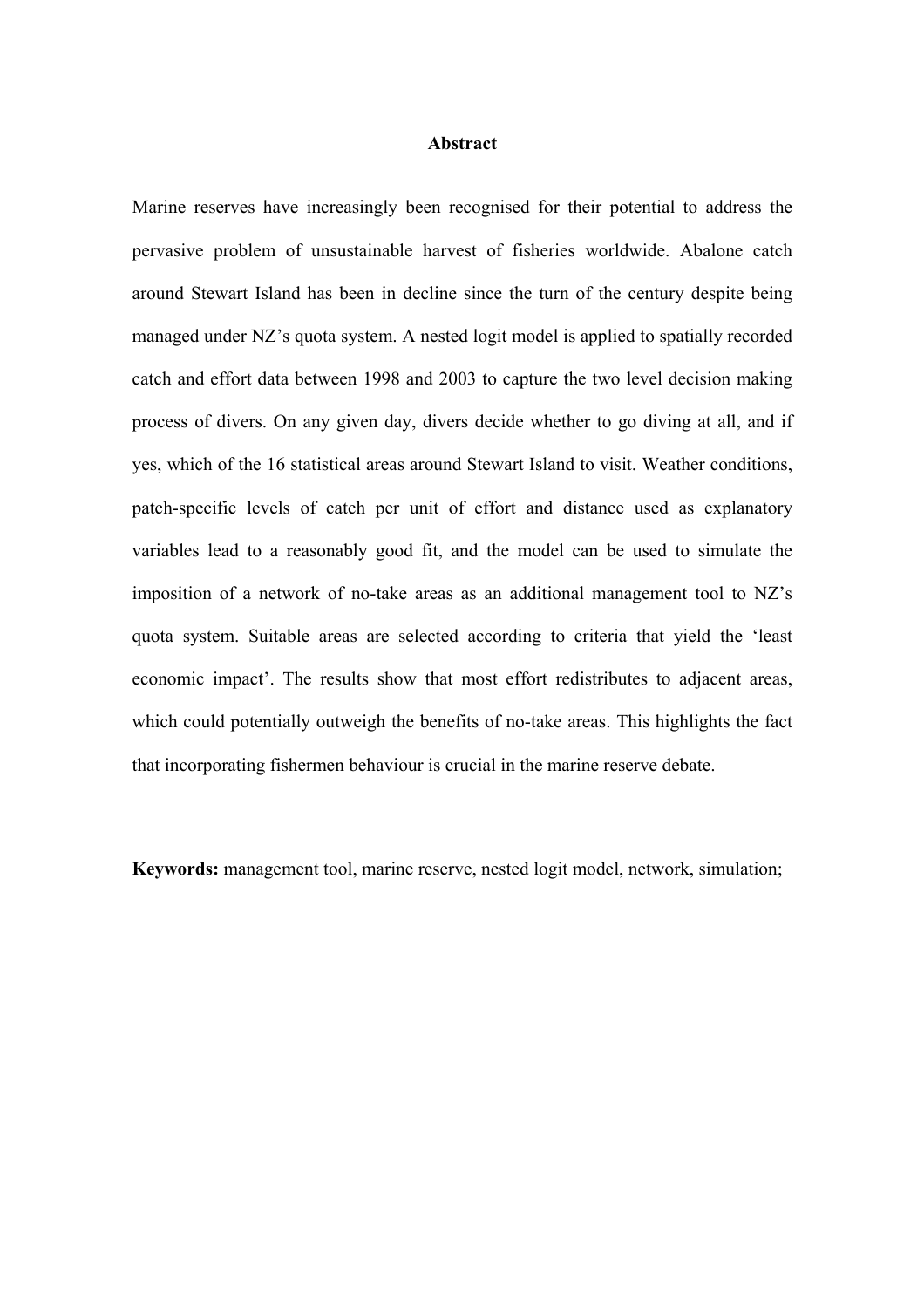#### **I. Introduction**

In 2000 the Food and Agriculture Organization of the United Nations estimated 18% of the world's commercial fish stocks to be fully exploited and 47% to be overexploited (FAO 2000). Since World War II, traditional fishing control methods, such as gear restrictions, limited entry, taxes, etc., have been the approach preferred by fisheries managers because they are easy to understand and enforcement was believed to be sufficiently effective to control fishing mortality. More than half a century later, fisheries science has come to a crossroads. Despite elaborate and intensive management efforts, commercially valuable fish stocks are dwindling. For example, the recent northern cod disaster on the Grand Banks in Canada took place despite a high degree of harvest control by a government committed to moderate exploitation and employing world-class marine scientists (Hannesson 1998). Lauck *et al.* (1998) point to the inherent and persistent scientific uncertainty that surrounds the marine environment, which renders management controls of single fish species, bar multi-species systems, futile and leads to what is now commonly known as serial depletion, i.e. fishermen are successively moving down the marine food web by substituting lower trophic level fish species for higher level ones. Marine reserves or so called no-take areas, which are closed to all forms of fishing, have increasingly been recognized for their bifold potential as ecosystem preservation and fisheries management tools (Roberts & Polunin 1991, Rowley 1994). Field studies from widespread international sites support predictions by biologists that marine reserves foster increased densities and larger average sizes of fish within reserves (e.g. Buxton & Smale 1989, Chapman & Kramer 1999, Edgar & Barrett 1999, etc.). Rowley (1994) points to the potential of increased fishery yields, either by emigration of large fish across the border of reserves into adjacent fishing patches or by the export of larvae, which may enhance recruitment. Some studies provide direct evidence of enhanced yields in adjacent fisheries (e.g. Alcala & Russ 1990, Roberts *et al*. 2001), but effort tends to concentrate on the borders of reserve boundaries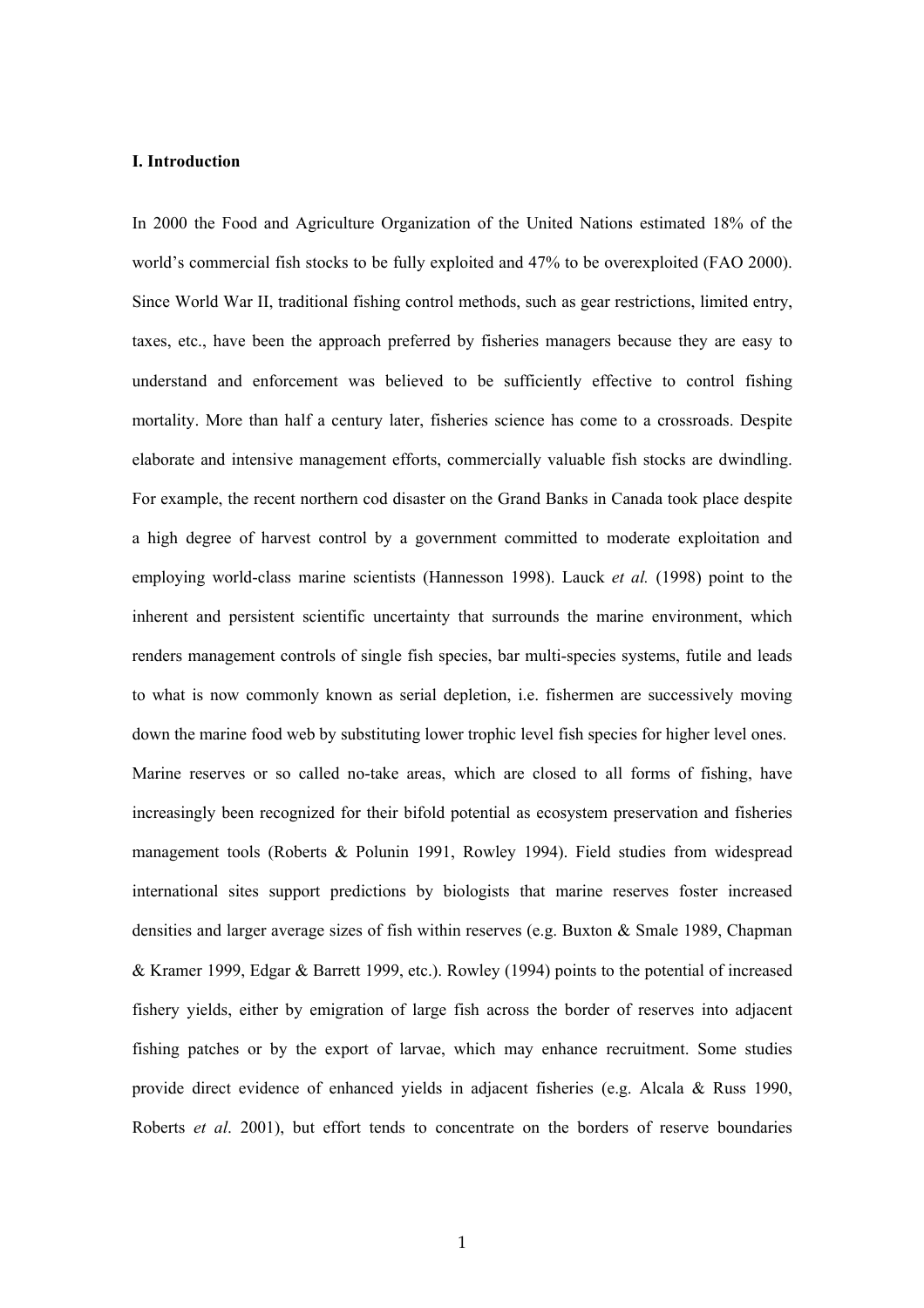reversing the beneficial effects of enhanced stocks (McClanahan & Mangi 2000). Murawski *et al*. (2000) demonstrate that the effectiveness of closures in temperate marine systems crucially depends on the co-existence of stringent, complementary management regulations limiting the amount of effort.

The paucity of direct evidence of the fishery yield benefits provided by no-take areas has prompted theoretical modelling studies, mainly in the ecological domain, which more than often neglect to incorporate economic behaviour (Wilen & Smith 2001). Some interdisciplinary studies originating in the biological literature do account for economic variables (Beverton  $\&$ Holt 1957, Polacheck 1990, DeMartini 1993 and Pezzey, Roberts & Urdal 2000), but approach the problem mainly from a natural science angle. Recently, economic representations by Conrad (1999), Holland & Brazee (1996), Hannesson (1998) and Sanchirico & Wilen (1999) of simulating the benefits of reserves, given certain biological parameters, have added to the literature. Bockstael & Opaluch (1983) used discrete choice modelling for the first time to analyse and predict fishers' location choices. This approach is fairly novel to fishery economics and has been adopted by economists such as Holland (2000) and Wilen  $\&$  Smith (2001) to predict the behavioural responses of fishermen to the imposition of no-take areas.

Given the poor management performance of paua around Stewart Island, NZ, within recent years, a nested logit model is applied to identify the determinants of diver behaviour. Paua has been managed under NZ's quota system since the mid 1980s, and while enforceable quotas do provide a valuable tool in limiting effort, the particular biological characteristics of paua suggest the need for additional spatial management measures. In absence of any biological information, we simulate the imposition of a network of no-take areas according to the criterion of 'least economic impact' in order to prove policy direction as to the effect of such an additional management tool on participation and effort distribution decisions. The outline of the remainder of this paper is as follows. Section II provides background information on the NZ Paua industry,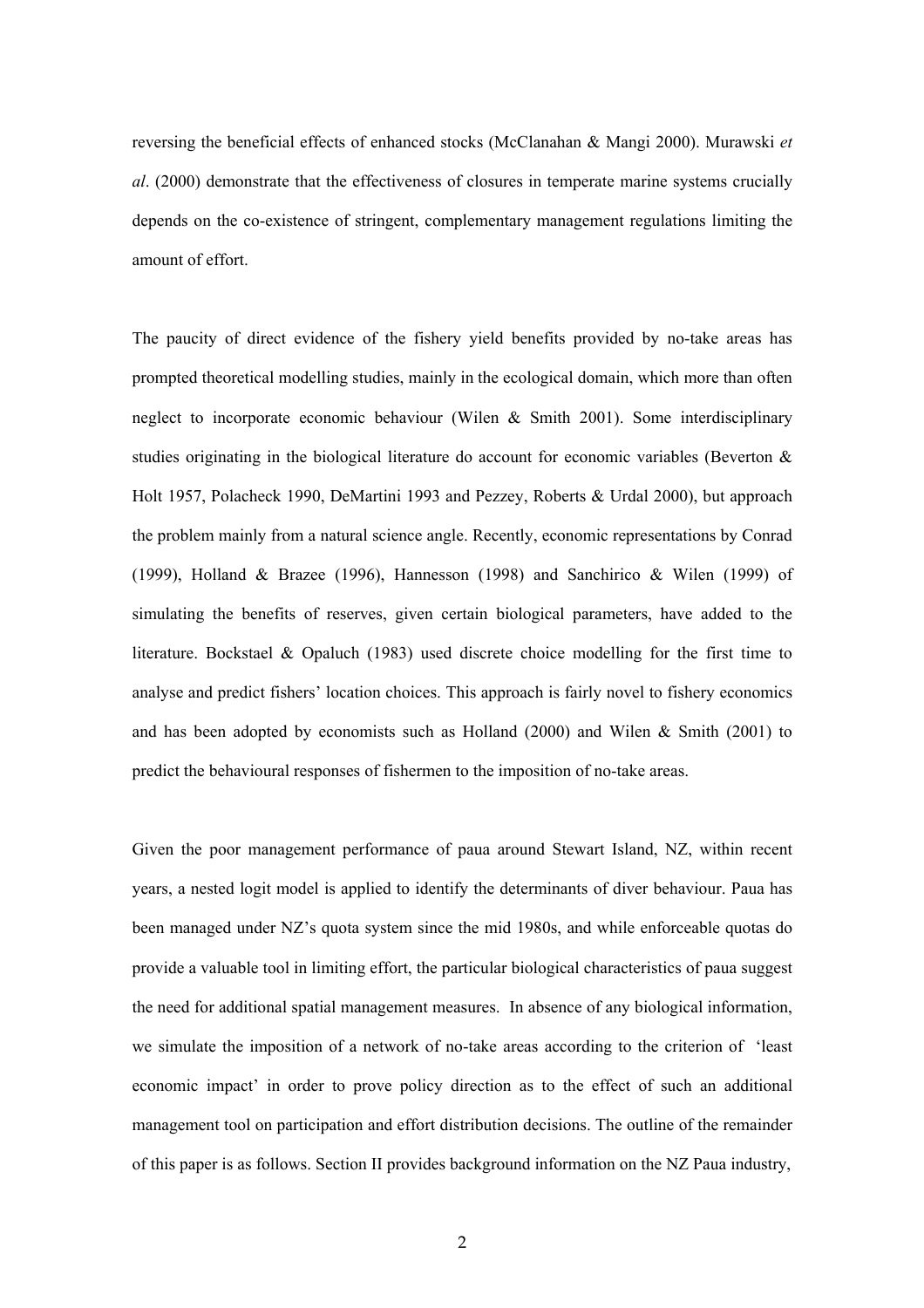specifically the Stewart Island fishery. Section III describes the data set, and section IV outlines the modelling approach used in deriving the results and simulations presented in sections V and VI respectively. Section VII concludes and adds some general comments on the viability of marine reserves as an additional management tool.

#### **II. The NZ paua industry**

The genus *Haliotis*, more commonly known by its North American name abalone, is characterised by a flattened, ear shaped shell containing more than 100 species worldwide, which are most common throughout the temperate and sub-tropical waters (Hahn 1989). The majority of these subtidal algal grazers, both in terms of abundance and diversity of species, can be found in Australia, western North America, New Zealand, Japan and the Pacific Islands (McShane 1991). In New Zealand abalone are more commonly known by their Maori name, paua. There are three species endemic to the shallow rocky coastlines of the North Island and South Island, as well as Stewart Island, Snares Island and the Chatham Islands: *Haliotis iris* (also know as the blackfoot paua), *Haliotis australis* (yellowfoot) and *Haliotis virginea* (whitefoot) (Sainsbury 1982). Paua occupies rocky intertidal and subtidal habitats to a depth of 10-15 meters (Wilson 1987).

The commercial abalone fishery began shortly after World War II and was initially developed to encourage employment of war veterans in the remote parts of New Zealand. Profits were primarily derived from the iridescent shells used in jewellery and souvenirs, while the meat was discarded due to lack of demand (Naysmith 2000). Throughout the mid 1960s the small domestic market slowly branched out to Southeast Asia, where canned abalone meat gained popularity. During the late 1960s and early 1970s the fishery underwent rapid growth in paua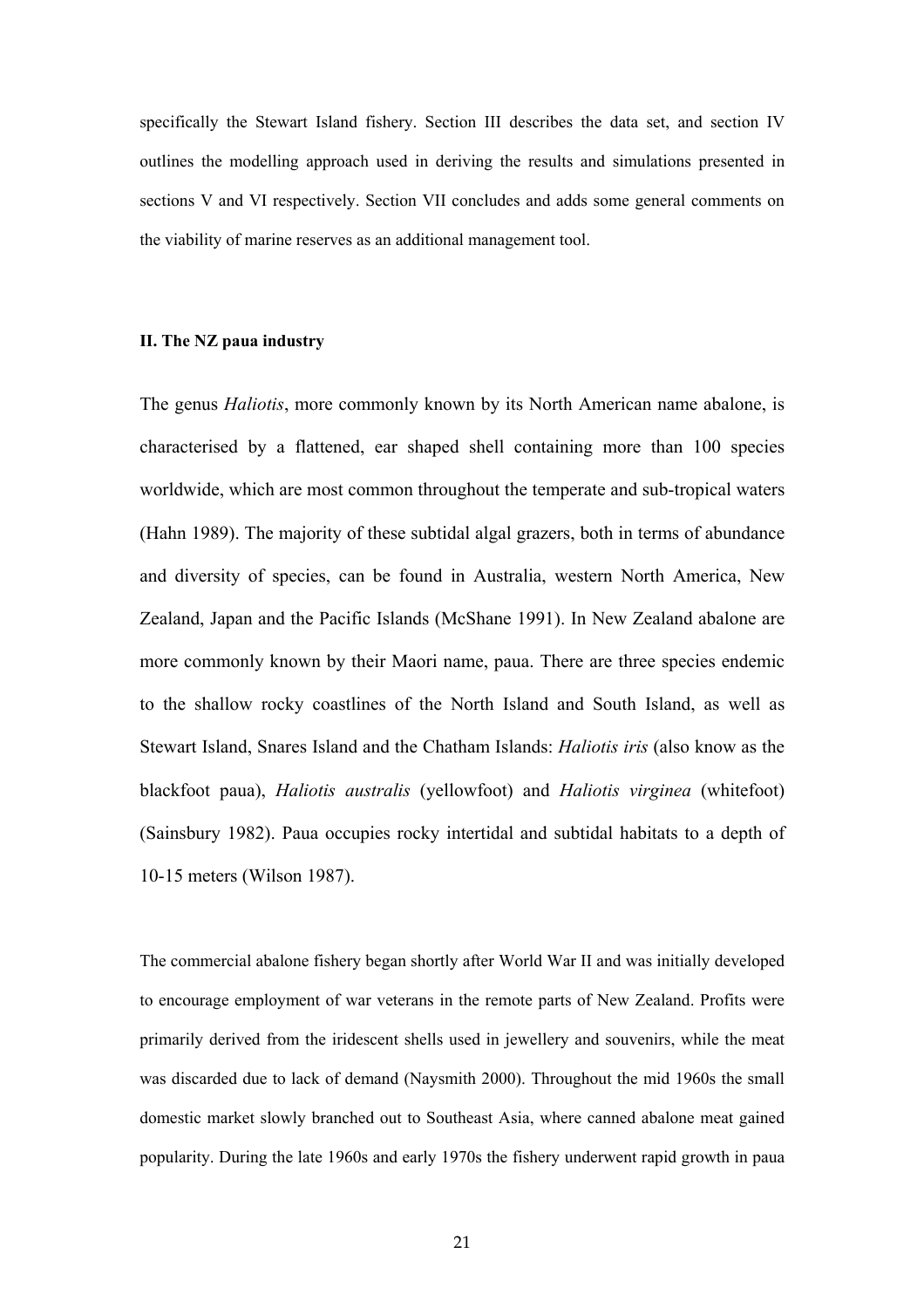export demand and large commercial beds came under intensive fishing pressure (Murray 1982). In an attempt to restrain effort, export restrictions on shell and meat products were imposed in 1973, but entry into the fishery remained unregulated, and by 1977 the number of abalone permit holders had nearly doubled from 253 to 402 (Harrington 2000). Export restrictions were eased in 1980, 1986 and again in 1990 to allow for the export of shells and live abalone<sup>1</sup>. By the mid 1980s growing concern about the sustainability of paua resources led to the adoption of *Haliotis* into the quota management system (QMS). The Ministry of Fisheries determines a yearly nationwide total allowable catch (TAC), which is set according to the estimated maximum sustainable yield. Additional management tools include a minimum legal size of 125mm for blackfoot abalone and 80mm for yellowfoot abalone<sup>2</sup>, as well as gear restrictions. Divers are banned from using SCUBA to collect paua, and recreational paua catch, which has increasingly been putting strain on the efficiency of the quota system, is limited to 10 paua per person per day.

The choice of paua to simulate the effects of no-take areas as an additional management tool is motivated by a number of factors. Abalone is a valuable resource worldwide, as well as nationally. The growth of international markets has led to intensified fishing pressure, and the wild fisheries of abalone have been showing symptoms of overfishing in terms of declining harvests worldwide over the past two decades<sup>[3](#page-5-2)</sup> (Shepherd & Brown 1993). Over-harvesting, poor enforcement of fishery regulations and disease are seen as the major contributors, and some species, such as the Californian white abalone (*Haliotis sorenseni*), are on the brink of being listed as endangered (Tissot 2003). New Zealand is a key player in the international abalone market with the third largest production of over 1,000 metric tons per year as of 1999 (Australia and Japan claim the biggest share at over 5,000 and 2,000 metric tons per year,

<span id="page-5-0"></span> $1$  Most of the abalone products are now supplied to Asian markets, where the firm flesh is a delicacy often served raw, in sushi or sashimi style. 2

<span id="page-5-1"></span> $2$  The whitefoot abalone is not commercially harvested.

<span id="page-5-2"></span><sup>&</sup>lt;sup>3</sup> The decline of wild populations has led to the rapid development of aquaculture techniques. While many countries traditionally not associated with paua have taken up production, such as France, Iceland, etc., aquaculture development in NZ has been stagnant (Naysmith 2000).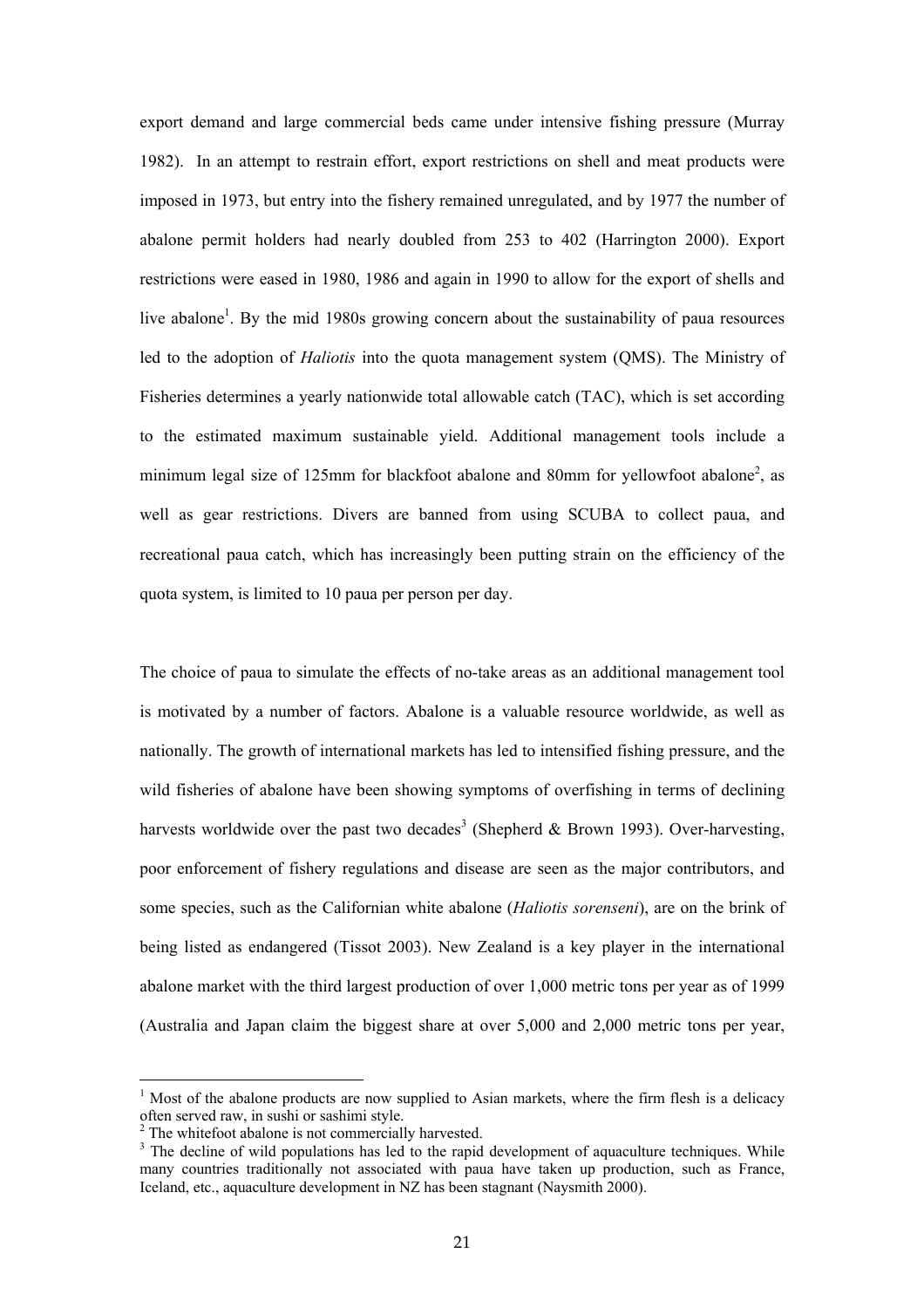respectively)<sup>4</sup>[.](#page-6-0) Paua is among New Zealand's top 10 seafood export species and commercial catch has been divided into eight quota management areas (QMAs) since the 1986-87 fishing season (Annala *et al*. 2001). It is gathered by hand while free diving in shallow waters, usually not more than 6m off the coastline of New Zealand. Virtually all the commercial catch is made up of the blackfooted paua *H.iris*, with the majority of harvest being derived from the South Island (PAU 7), Stewart Island (PAU 5) and the Chatham Islands (PAU 4).

Paua 5, more specifically Paua 5B (PAU 5B) around Stewart Island, is the area of interest primarily because of its poor management performance in recent years. From 1995 onwards, PAU 5 was subdivided into the three QMAs of Fiordland (PAU 5A), Stewart Island (PAU 5B) and the Catlins/Otago (PAU 5D) for reporting purposes. These areas were further divided into 17, 16 and 11 statistical areas, respectively, in 1997. Annala *et al*. (2001) provide catch per unit of effort (CPUE) indices for the various paua management areas. While catch rates appear fairly stable in most of the areas (including PAU 5A and PAU 5D), CPUE in PAU 5B displays a steady decline between 1984 and 1999 as shown by Figure 1.

More recently, landings and quota levels shown by Figure 2 point to symptoms of unsustainable harvest as catch remains below the total allowable commercial catch (TACC) and has taken a marked decline since shortly before the turn of the century. Figure 2 shows that although NZ's market based quota system is hailed as one of the most effective regulative measures to promote sustainable catch, some species, such as paua in PAU 5B, show signs of overexploitation. Amidst problems of by-catch, high-grading, recovery rate and multi-species catch, by far the most significant problem the ITQ system faces is setting the correct level of TAC (Anderson 1995). Methods to estimate the TAC in the abalone fishery are based on

<span id="page-6-0"></span><sup>&</sup>lt;sup>4</sup> In New Zealand, paua production is exported primarily to the western Pacific Rim where Singapore and Hong Kong together account for 80% of the total recipients. Nearly all of the paua is sold processed (canned) and was worth nearly NZ\$60 million in 2002 (SeaFIC 2003).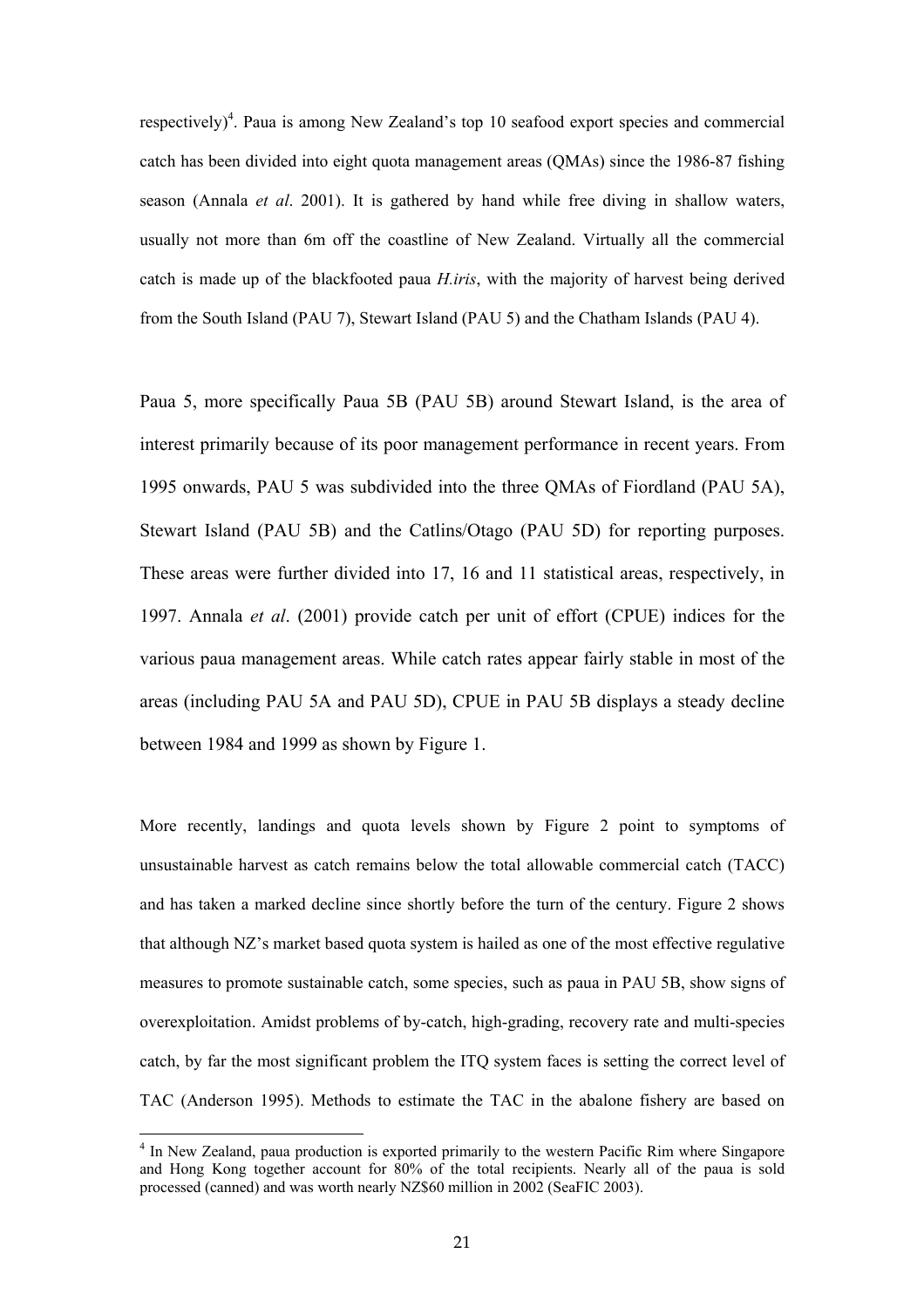yield- and egg-per-recruit models, which rely on the assumption that CPUE is some constant proportion of a homogeneously abundant stock (Breen 1992). However, Breen (1992) points out that CPUE is not a good index of paua abundance, i.e. stable catch rates do not necessarily indicate a stable biomass (Annala *et al*. 2001).

The reason for this is that paua are known to form large aggregations on reefs<sup>[5](#page-7-0)</sup>, possibly to enhance fertilization, shelter or feeding (McShane 1995). Divers tend to move amongst patches targeting large aggregations to maximise rent. Thus, fishing would result in a reduction of large patches while smaller patches would persist longer. McShane (1995) points out that a small reduction in the frequency of large aggregations would directly relate to a large decrease in relative abundance. Movement of adult paua occurs over a very small spatial scale so that they are considered sedentary (Annala *et al.* 2001). However, patches are loosely connected with each other so that local populations are aggregated into metapopulations. Given the fact that abalone are broadcast spawners<sup>[6](#page-7-1)</sup>, the spatial dimensions of such metapopulations depend on the scale of larval dispersal (Shepherd & Brown 1993). While fishing intensity has led to a low relative frequency of large patches in southern New Zealand, there are also other factors that are important in the spatial variation in paua abundance (McShane 1995). Growth, sizes and recruitment are found to vary over short distances and are influenced by wave exposure (Annala *et al.* 2001) and water movement (McShane 1995).

Given the biological facts of paua, it has been suggested that spatial management measures reflecting small local populations would be more appropriate than the current quota system geared towards large quota management areas (McShane, Mercer & Naylore 1994). The present management quota boundaries do not necessarily represent discrete paua stocks (Annala *et al*. 2001), yet stock assessment models assume that a paua stock in any specific QMS has the same growth and mortality characteristics in all parts of the stock. CPUE is

<span id="page-7-0"></span> $5$  *H. iris* can form very large aggregations of over 100 individuals in one patch (McShane 1995).

<span id="page-7-1"></span> $6$  Spawning is observed to occur annually during late summer and autumn.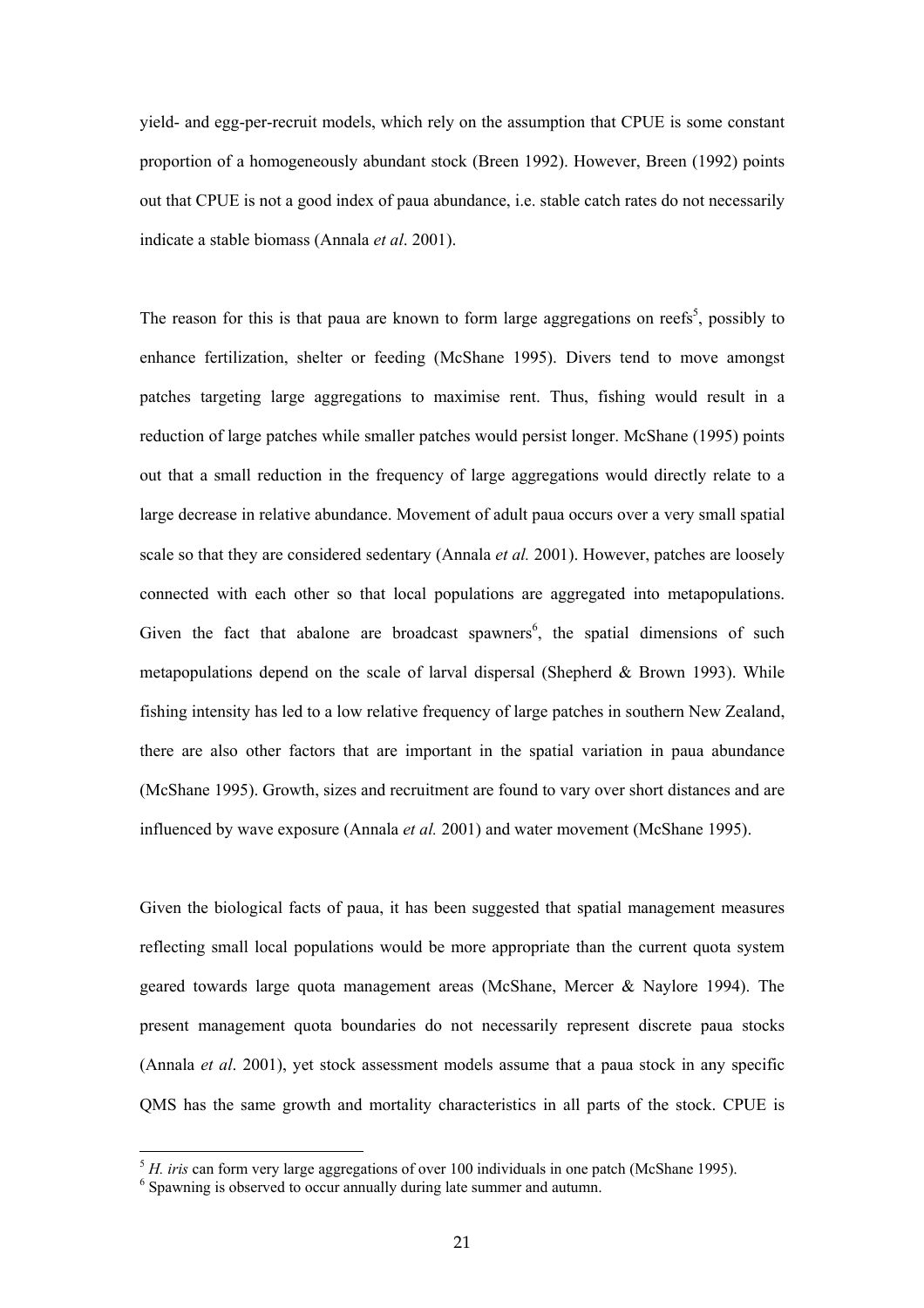assumed to be a constant proportion of a paua stock with homogeneous biology, habitat and fishing pressure within the modelled area, when biological facts and diver behaviour clearly outline the heterogeneous nature of paua clusters.

Large changes in the number of patches, and thus relative abundance, over large areas of coastline are only expected to occur over long periods of time, even with heavy fishing, since catch quotas restrain harvest (McShane 1995). Yet, average depletion might mask the disproportionate depletion of local stocks resulting in small-scale recruitment failure. Stock estimates by Annala *et al*. (2001) come with the caveat that serial depletion could cause model results to be overly optimistic. Given the heterogeneous nature of abalone, Shepherd  $\&$ Brown (1993) suggest that no-take areas can play a vital role in addressing area-specific needs to meet the downfalls of broad-scale regulatory measures. When located in key areas of larval sources and places of high recruitment or rapid growth, a network of small no-take areas can be crucial to the maintenance of egg production, and thus recruitment. In fact, rotational closures and marine reserves are currently under consideration as a potential management tool to enhance recruitment in paua fisheries in southern New Zealand (Grindley 2003).

## **III. Data and preliminary analysis**

To simulate the effects of no-take areas fine-scale spatial data are required. We need daily observations on diver-specific catch at each location and some measure of duration to compute a catch per unit of effort index. Ideally, we would also like information on the depth of paua harvest, boat characteristics, beach prices for a kg of live paua, diver-specific traits (such as experience, skill, income, age, education, etc.) and daily weather and ocean wave observations. This would provide a breadth of explanatory variables relevant to divers' daily participation and location decisions. Not all this data are available, but the most crucial data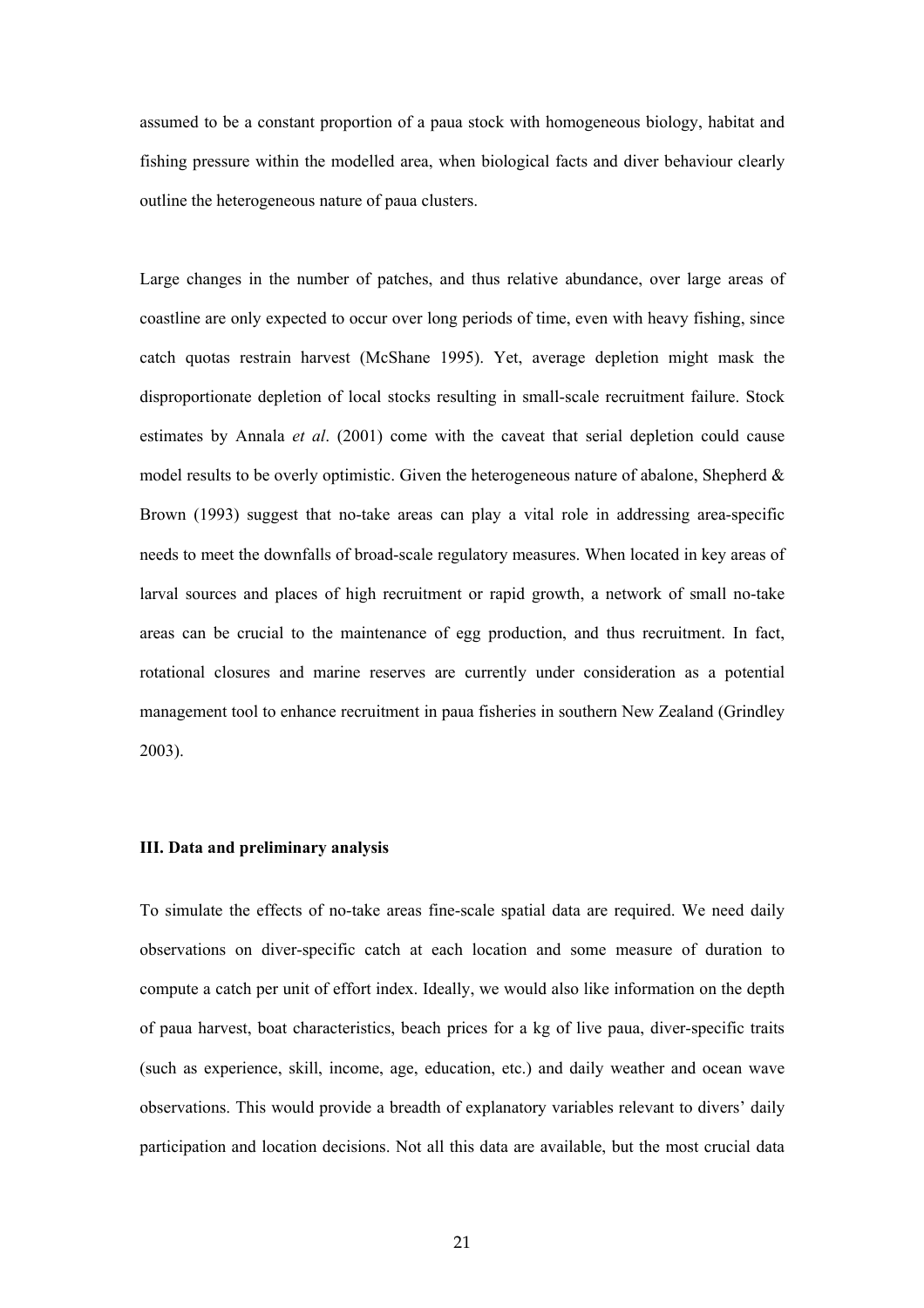input, i.e. statistical area of catch, estimated weight of catch, fishing date, gathering duration and the number of divers per client permit, are recorded by the Ministry of Fisheries<sup>7</sup>.

The Ministry of Fisheries provided two raw datasets. The first one spans the time period from 01 January 1997 to 01 October 2001, where data are restricted to paua catch within the statistical areas B1 to B16 of PAU 5B around Stewart Island<sup>8</sup>. The second data set covers the time period 01 October 2001 to 05 August 2003, where catch is broken down into the new, smaller statistical area units of P5BS01 to P5BS84 in PAU  $5B<sup>9</sup>$ [,](#page-9-2) and where data is recorded per diver. Commercial catch is solely made up of the blackfooted paua *H. iris*. The latter data set was merged with the former by fitting the new 84 statistical areas to the original 16  $area<sup>10</sup>$ 

The National Institute of Water and Atmospheric Research (NIWA) has recorded daily climatological observations at the Invercargill Airport from 01 January 1990 to 01 July 2003 on the total rainfall in mm (RAIN), the mean temperature in  $\rm{^{\circ}C}$  (MEAN), the daily mean sea level pressure in hPa (MEAN), the mean wind speed in metres per second (WIND) and the maximum gust speed in metres per second (GUST).

Distance is used as an approximation to the costs paua divers incur when choosing a statistical area. Given the Island's small size (65 km long and 40 km at its widest), it is reasonable to assume that all diving boats leave from and return to Halfmoon Bay within one day, as Oban is the only settlement providing accommodation, storage and safe anchoring<sup>11</sup>.

<span id="page-9-0"></span> $<sup>7</sup>$  The Ministry of Fisheries requires paua divers to fill in a daily Catch Effort and Landing Returns</sup> (CELR) form.<br><sup>8</sup> In 1997, PAU 5B was divided into 16 statistical units (B1 - B16).

<span id="page-9-1"></span>

<span id="page-9-2"></span> $\frac{1}{9}$  In 2001, PAU 5B was further subdivided into 84 statistical areas (P5BS01 - P5BS84).

<span id="page-9-3"></span> $10$  Patches have to be large enough for travel distances between patches to be economically significant, and the biological parameters of paua have to be significantly different from each other to reflect the heterogeneous nature of diver behaviour.<br><sup>11</sup> Personal conversation with paua divers confirmed that the island can be navigated within a few hours

<span id="page-9-4"></span>and that paua divers prefer to return to Halfmoon Bay by the end of the day for recreational purposes.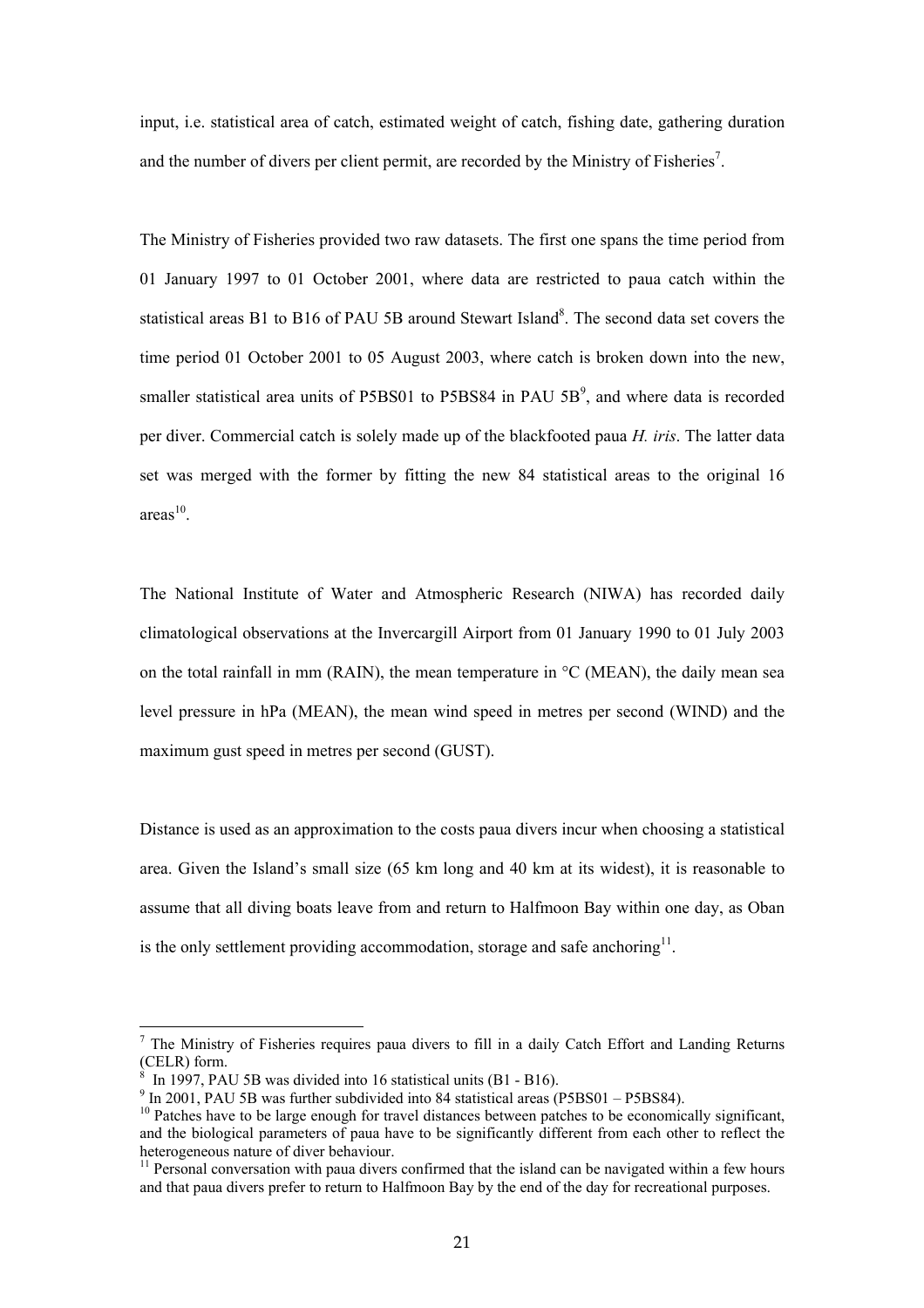Similarly, divers arriving from across the Foveaux Strait usually undertake trips of several days' length and would initially anchor in Halfmoon Bay before choosing a diving patch. Figure 3 shows the geographical locations of the 16 statistical areas (Halfmoon Bay is located within the inlet by Bullers Point).

The midpoint of the mouth to the inlet by Bullers Point is selected as the starting point. Distances are measured on the map between the midpoints of the statistical areas tracing the coastal outline of the island. The 'switching point' lies between area B4 and B5, i.e. it is cheaper (in terms of distance travelled) to approach area B4 heading around the north of the island, but B5 around the south of the island<sup>12</sup>.

The two raw datasets covering the time periods 01 January 1997 to 01 October 2001 and 01 October 2001 to 01 July 2003 originally contained 1,928 and 1,356 observations, respectively. In merging the two datasets, several issues had to be addressed. Logical inconsistencies in the data revealed that many divers filled in separate forms for the same trip, and in some instances adjacent patches had been visited within one trip. Significant adjustments had to be made to reflect decreased costs by visiting adjacent patches within one trip as well as the real number of trips undertaken by the various clients, i.e. paua quota holders<sup>13</sup>. The final combined dataset contains 2,648 observations on client trips made to any particular patch on any day between 01 January 1997 and 01 July 2003.

<span id="page-10-0"></span><sup>&</sup>lt;sup>12</sup> Surface distance comparisons (given the latitude/longitude readings) between points above and below Stewart Island, as well as to the right and to the left show that map distortions are too small to have any significant impact on the measurement of distances.

<span id="page-10-1"></span><sup>&</sup>lt;sup>13</sup> Paua quota holders are small organisations, which employ a number of divers on their behalf, or individual divers who are self-employed.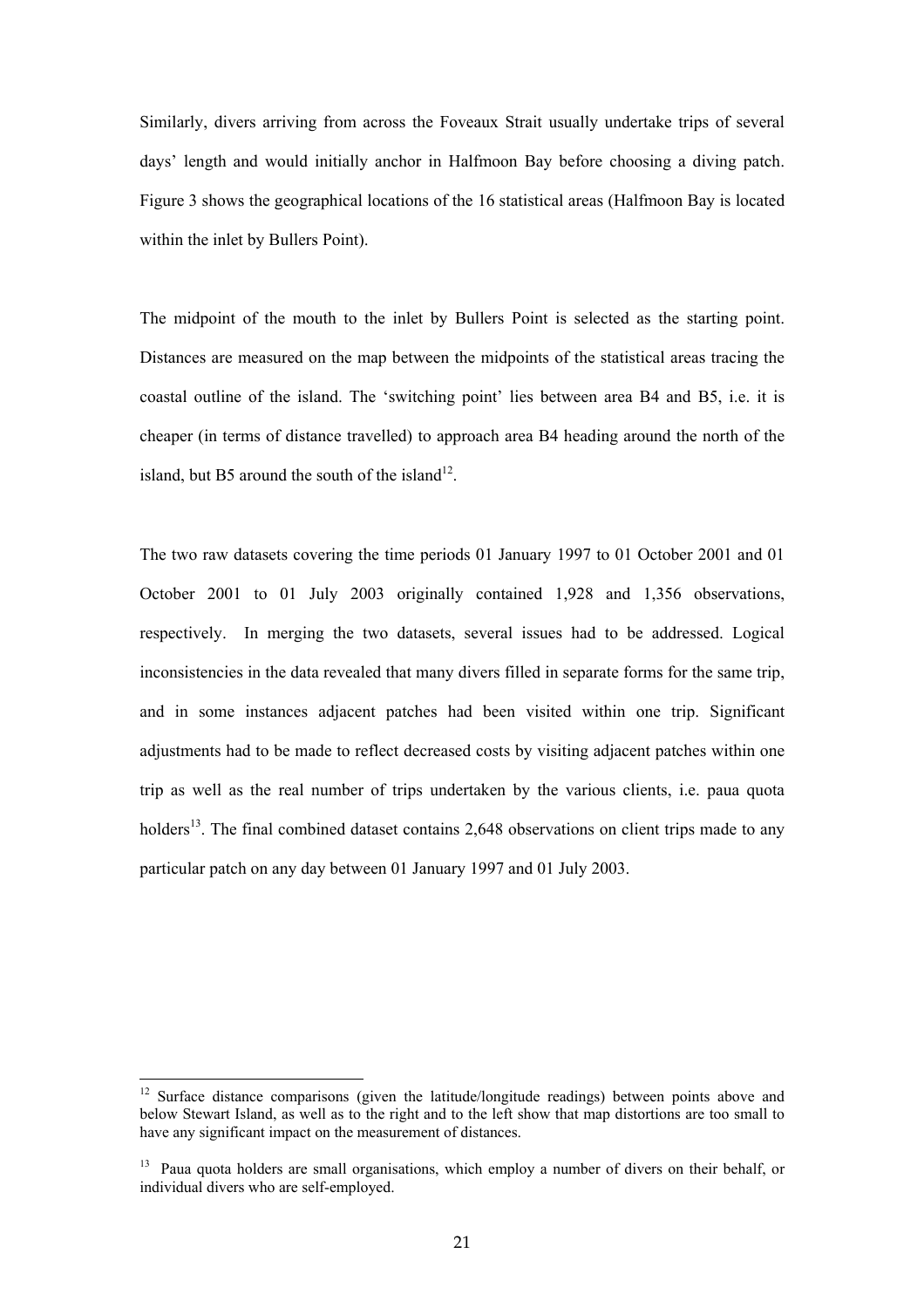A total of 48 quota holders were actively diving for paua. Fifteen out of those clients made fewer than 10 dives<sup>14</sup>, which are eliminated from the data set for later estimation. Table I summarises statistical information regarding quota holders between 1997 and 2003. Overall, the maximum number of clients active throughout the year remains fairly stable at around 22 to 30 clients. Catch in each statistical area was summed over the time period of the dataset and plotted in Figure 4. The spatial behaviour of quota holders is clearly heterogenous with patches B12, B2 and B14 yielding the highest total paua catch of over 60,000 kg. B4, B13, B9 and B16 are among the least fished statistical areas, while the remaining patches lie somewhere in between. The spatial harvesting behaviour of permit holders supports the biological finding that paua tend to aggregate in clusters maintaining different levels of abundance. Note that the sizes of the individual statistical areas appear different in Figure 3, but since paua is harvested on rocky habitats to a depth of 10-15 meters, the actual 'harvestable' area is unlikely to be directly proportional to the size of the official catch reporting area<sup>15</sup>.

Diving activity histograms for the total number of hours dived by statistical area, the total number of divers by statistical area and the total number of trips taken by statistical area, respectively, reveal strikingly similar patterns to the total amount of paua harvested in each patch (see Appendix, Figures 5, 6 and 7).

In later econometric analysis, the number of trips taken to any individual patch will serve as the dependent variable. Thus, the duration (i.e. hours dived) at any patch has to be highly correlated to the number of trips taken in order to produce consistent results. A simple Ordinary Least Square regression of duration on trips reveals a

<span id="page-11-0"></span> $14$  Clients who have taken fewer than 10 trips over the given time period can be seen as outliers who have sold their quota after a few experimental dives or hold a very small quota reflecting the part-time nature of their participation.<br><sup>15</sup> A continuous reef traces the outline of Stewart Island with clusters of paua scattered along it. It is

<span id="page-11-1"></span>difficult to predict how these clusters compare in size, but presumably the reporting areas B1 to B16 had been designed to split overall catch evenly.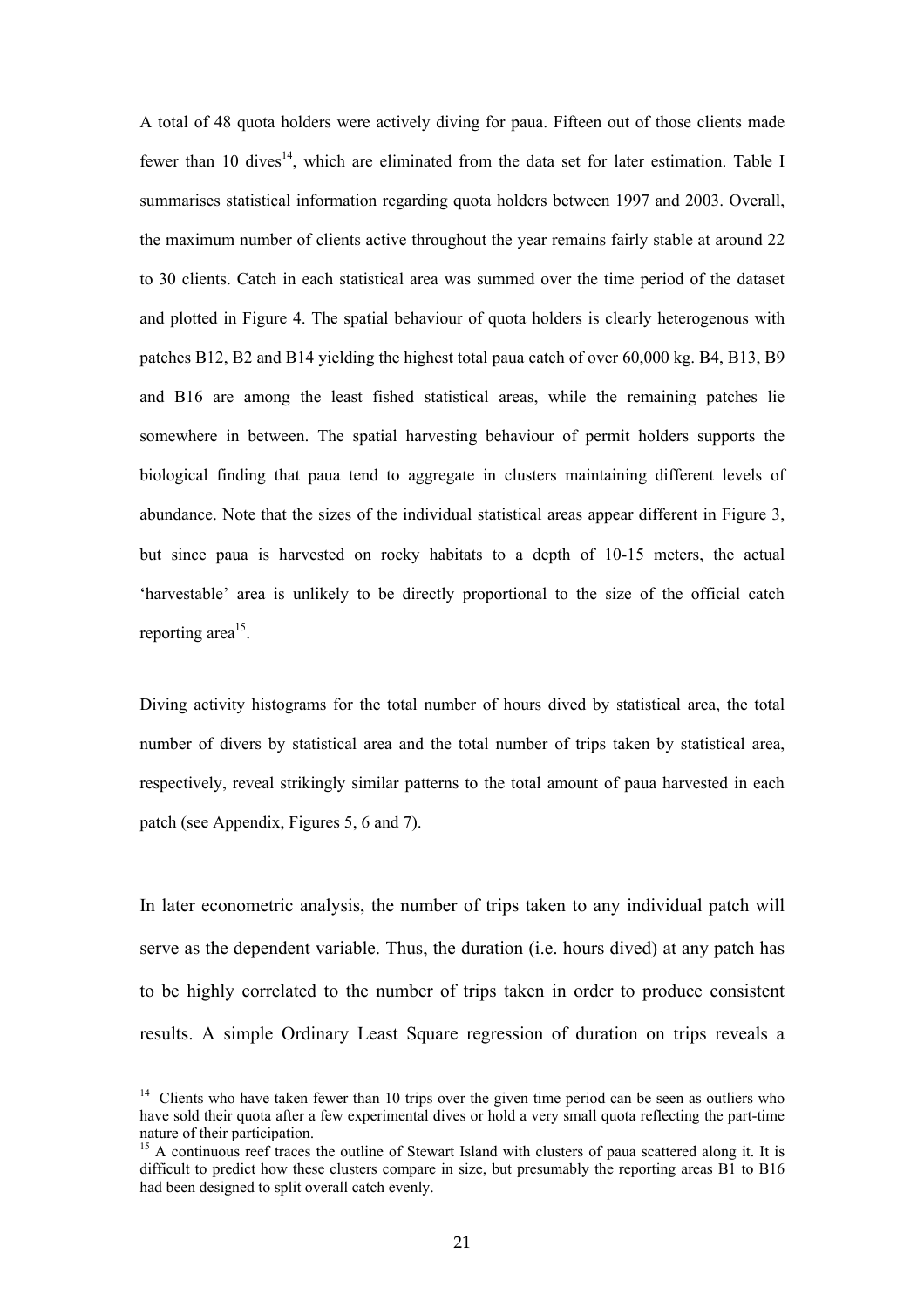highly significant coefficient (5.387) with a p-value of 0.000 and a R-square adjusted value of 0.9712. The constant term is not significantly different from zero with a pvalue of 0.229.

#### **IV. Modelling diving behaviour for PAU 5B**

Bockstael & Opaluch's (1983) work on supply response decisions by fishing firms was the first to use a multinomial logit approach to deal with the behavioural motivations of fishermen. It has set the framework for subsequent work focusing on the use of a random utility model (RUM) (Eales & Wilen 1986, Dupont 1993, Ward & Sutinen 1994, Holland & Sutinen 1999, Curtis & Hicks 2000, Holland 2000, Holland & Sutinen 2000, Mistiaen & Strand 2000, Smith 2001, Smith & Wilen 2003). A RUM postulates that the fisherman's problem is to select from a finite (and computationally manageable) number of fishing areas according to an index of 'attractiveness'. The attractiveness of each fishing area is defined by its profit, where it is a function of catch and prices, while costs depend on travel time and boat characteristics. A standard discrete choice model is applied to enable the comparison of expected utility within a probabilistic framework. Fishermen are assumed to maximise profits and will make the location choice that will yield the highest expected utility. The use of a random utility model lends itself well to the simulation of the effects of imposing no-take areas or marine reserves. Fishing location choice is treated as a behavioural decision that will change with the creation of closures, both in terms of the spatial allocation and magnitude of effort.

The nature of the paua fishery suits an approach close to the one Wilen  $\&$  Smith (2001) adopt to model the spatial behaviour of red sea urchin divers in Northern California, where the participation and the choice site decision are modelled jointly. Morey, Shaw & Rowe (1991) point out that consumer surplus measures derived from discrete choice models do not usually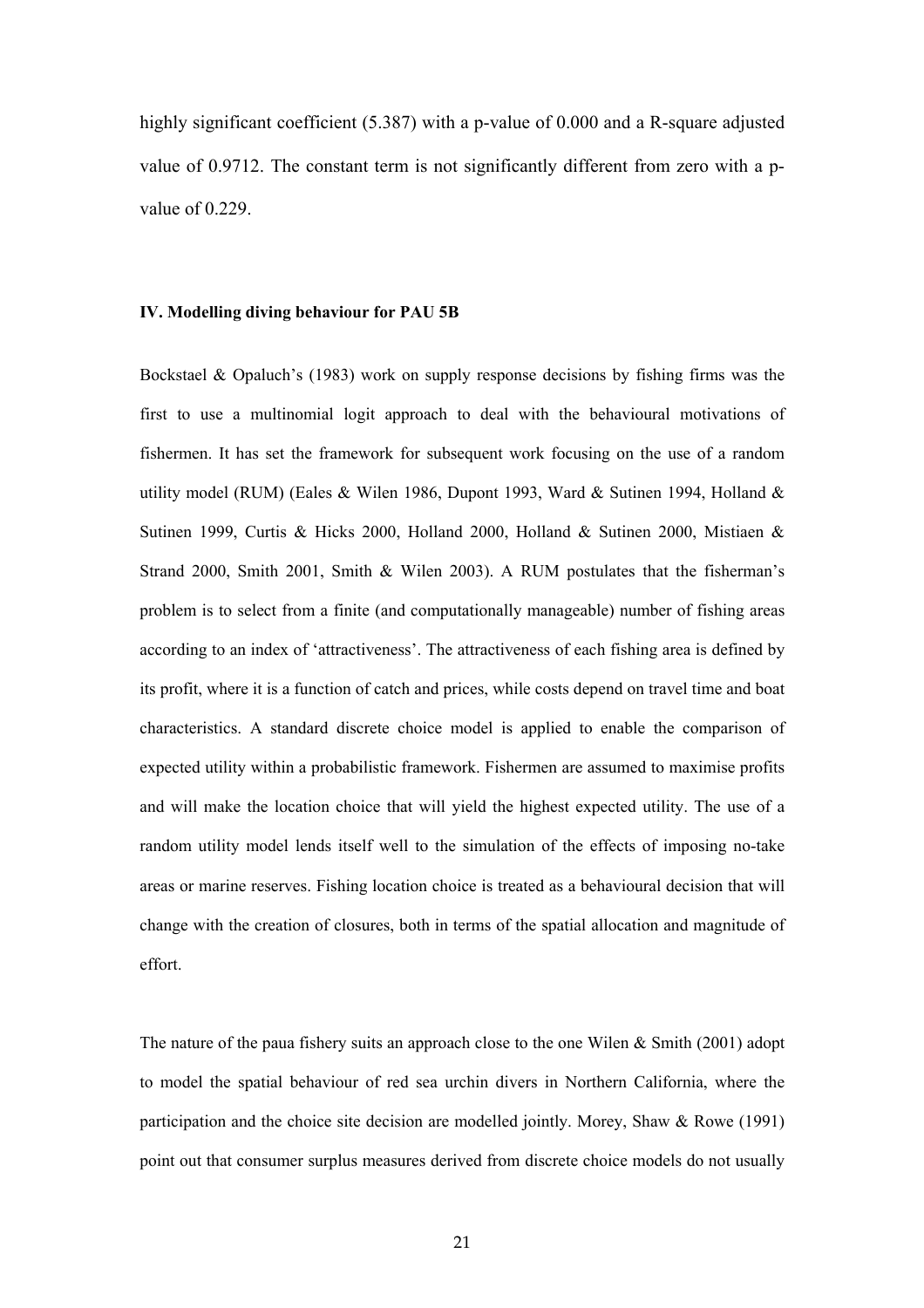include non-participation as one of the alternatives (and are thus defined as 'per-trip' consumer surplus measures). The total number of trips taken has to be estimated separately, outside the utility-maximizing framework, which often leads to inconsistent results.

We assume that on any given day between 01 January 1997 and 01 July 2003, paua divers face a series of discrete decisions that will influence the spatial distribution of effort as well as the overall level of participation. With no seasonal time constraints, divers choose on any given day whether to go diving or not. This choice will depend on a variety of factors, such as weather conditions, expected prices, expected abundance levels, the time elapsed since the last day fished and individual diver characteristics (such as the value of outside opportunities and leisure time, attitude towards risk, diver experience/skill and wealth). Once the decision to go diving has been made, divers choose among the 16 patches in PAU 5B based on spatially varying abundance levels and travel costs. These two decision nodes are econometrically best addressed by a generalized extreme value distribution (i.e. a nested logit model rather than a logit model). Figure 8 visualizes the decision nodes.

Each diver (*i*) faces  $(M+1)$  choices on any day *t*, where *M* represents the number of diving patches. Divers also have the option of not diving. The utility of diver *i* from choice  $j$  ( $j = 1$ , …., *M*) can be defined by the random utility model (RUM). The subscript *t* is omitted in subsequent analysis to avoid cluttering.

$$
U_{ij} = \beta' Z_{ij} + \varepsilon_{ij} \tag{1}
$$

 $Z_{ij}$  is the nonstochastic or systematic part of the random utility model, i.e. it does not vary over the individual divers in the data set.  $\varepsilon_{ij}$ , on the other hand, represents the stochastic or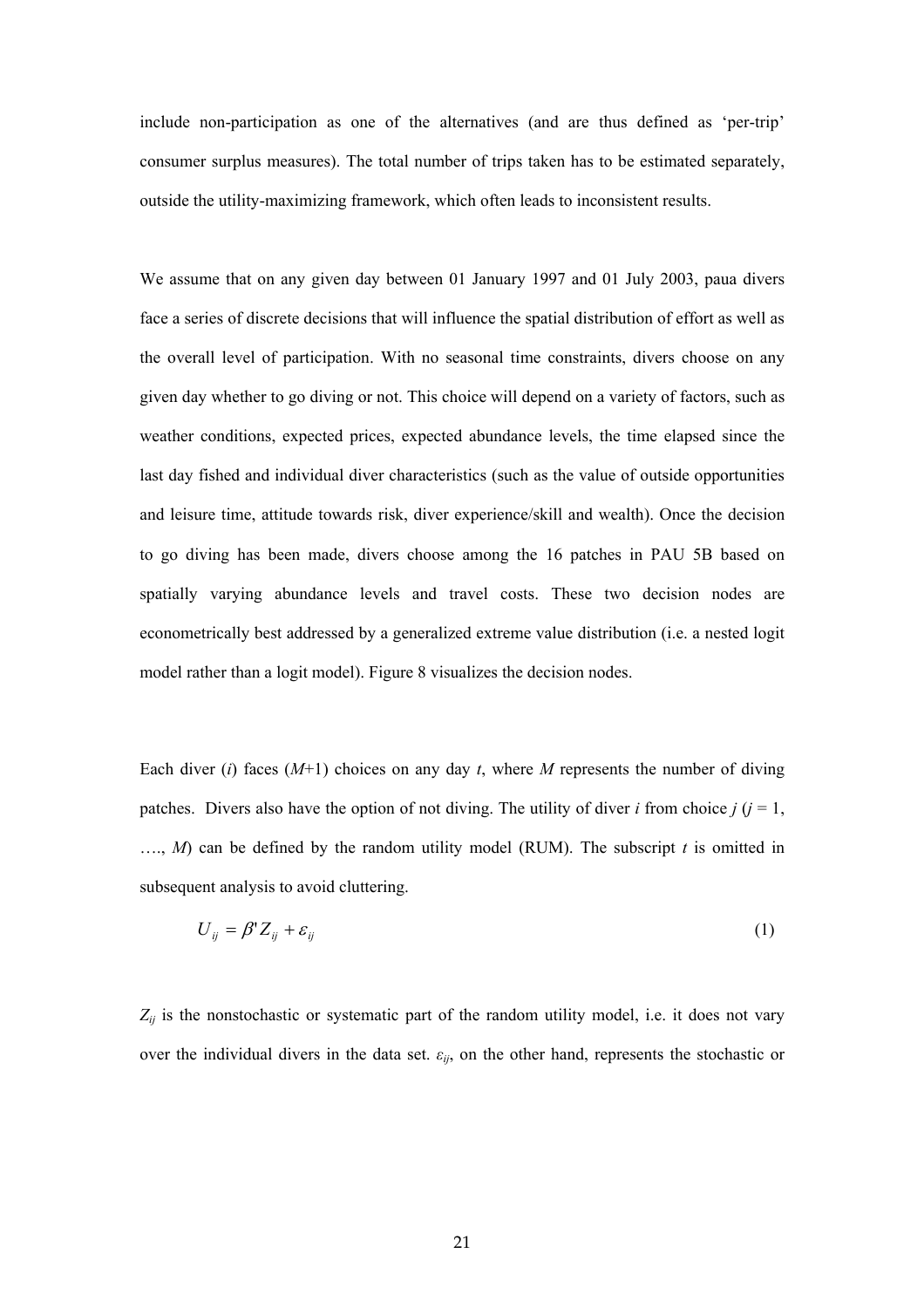random component, which reflects the idiosyncrasies of the individual divers (McFadden [1973]<sup>16</sup>. The systematic component  $Z_{ij}$  describes the attributes of the choice sets.

$$
Z_{ij} = [X_{ij}, w_i]
$$
 (2)

 $X_{ij}$  represents the choice-specific attributes, which vary across choices and possibly across individuals, i.e. travel costs and resource abundance. *wi* captures diver-specific and timespecific characteristics that are constant across choices, i.e. weather conditions, diver individual traits, etc.

McFadden (1973) has derived an explicit representation of the probabilities given the assumption that the errors are independent and identically distributed (i.i.d.) with a Weibull (extreme value) distribution<sup>17</sup>. The nested logit (NL) model then explicitly states the probability of choosing area *j* in the lower branch *l* (i.e. once the decision to dive has been made) as

$$
P_{j|l} = \frac{e^{\beta' X_{j|l}}}{\sum_{j=1}^{J_l} e^{\beta' X_{j|l}}}
$$
  

$$
P_l = \frac{e^{\gamma' Z_l + \tau_l I_l}}{\sum_{l=1}^{L} e^{\gamma' Z_l + \tau_l I_l}}
$$
 (3)

The inclusive value  $(I_l)$  for the lower branch is defined as the log of the denominator of the lower model. The lower level alternatives are aggregated into the branch level

<span id="page-14-1"></span>
$$
^{17} F(\varepsilon_{ij}) = \exp(e^{-\varepsilon_{ij}})
$$

<span id="page-14-0"></span><sup>&</sup>lt;sup>16</sup> The random component varies across the individual divers and takes account of omitted independent variables that influence the choice of the decision maker but are unknown to the analyst.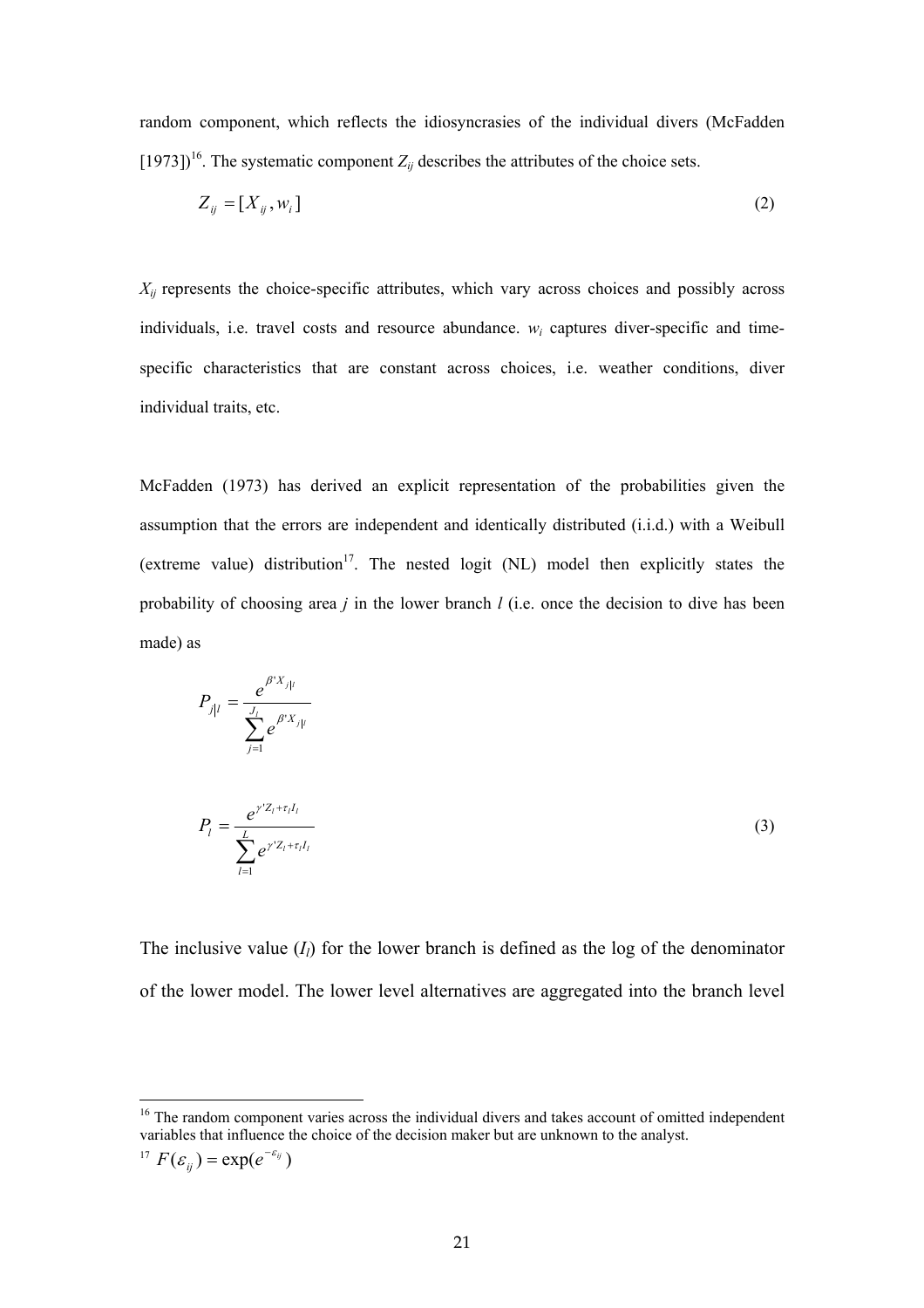composite alternative, so intuitively, the inclusive value describes the expected utility from choosing to dive.

The NL model provides a convenient way to relax the assumption of independence of irrelevant alternatives (IIA) of a multinomial logit (MNL) model, which is a direct result of the initial assumption that the disturbances are mutually independent and homoscedastic. This would have a significant implication for the spatial modelling of paua diver behaviour. It implies that the odds of visiting area *j* instead of not diving do not depend on the number of other sites available, their characteristics and their costs. The MNL model would thus predict a uniform participation response to closure. This, in essence, is what most biological models assume, i.e. effort is uniformly distributed and the imposition of a no-take area leads to a proportionate decrease in effort. The NL model avoids the IIA assumption by dividing alternatives into subgroups that allow the variance to differ across groups but not within, i.e. the IIA assumption holds within the group 'Dive' of site-choice but not across the choice of participation. It provides an answer to the question of whether individual divers will decide to go diving, and if so, how many trips they will make and which patches they will visit. This, in turn, allows us to evaluate the elimination of specific diving patches, and enables us to predict subsequent changes in participation decisions and redistribution of trips. Given the controversial nature of imposing marine reserves, this modelling approach provides a valuable tool in the assessment of potential impacts of no-take areas and adequate policy responses.

## **V. Estimation**

Nested logit estimations and simulations are performed with NLOGIT (Version 3.0), an extension of  $LIMDEP<sup>18</sup>$ , as it provides a range of modelling techniques tailored to the specific

<span id="page-15-0"></span><sup>&</sup>lt;sup>18</sup> LIMDEP (Version 8.0) is an econometric software package developed by William H. Greene.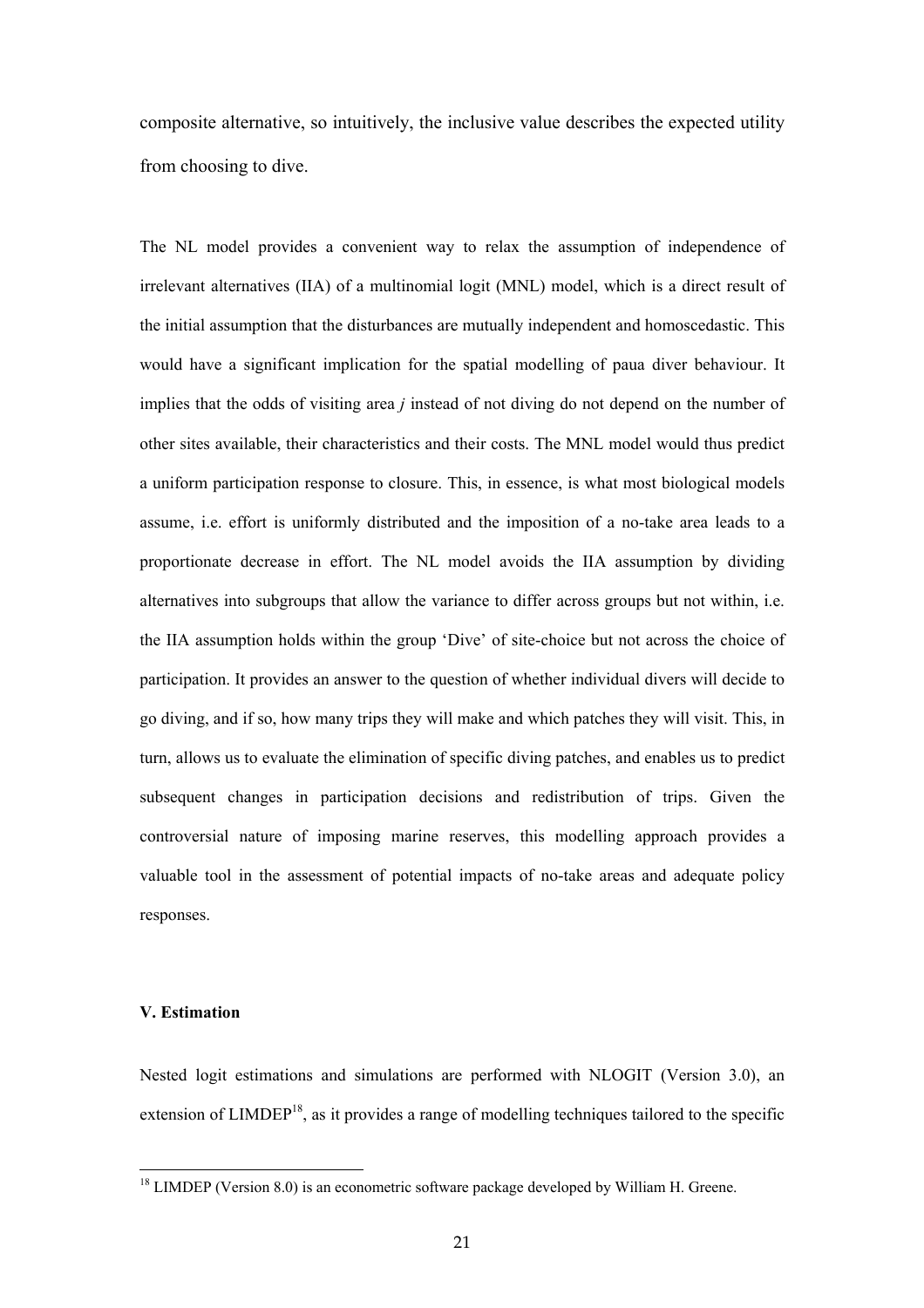needs of discrete choice analysis. The utility of 'not diving' is normalized to zero, i.e. not diving yields no catch and hence no utility in this model<sup>19</sup>.

 $X_{ii}$  is represented by the site-specific attributes of expected catch per unit of effort (CPUE) and travel distances to the various patches from the main port in Halfmoon Bay (DISTANCE). Under ideal circumstances, we would want to use patch-specific expected revenue and expected costs as explanatory variables. However, paua prices are not readily available and we concentrate on the monthly backward looking average of paua catch per unit of effort for each statistical area as an indicator of profitability<sup>20</sup>. The bulk of abalone destined for overseas export is sold in a processed state (SeaFIC 2003), which suggests a less volatile price than one would expect from overnight live seafood freight, such as lobster, to Asian markets. Similarly, the costs associated with commercial diving activity are rarely recorded, but distance gives some approximation of the costs divers incur when visiting a specific area.

*Zl* describes the attributes of the choice sets, i.e. 'Not Dive' and 'Dive'. These include daily observations on the weather conditions described above, namely RAIN, MEAN, MSLP, WIND and GUST. In addition, a seasonal dummy is included indicating the winter season in the southern hemisphere from 01 March to 01 October (DSEASON). Ideally, we would want to include diver-specific traits, such as gender, income, education, diving experience, etc. into the analysis. However, the information provided by the Ministry of Fisheries is commercially sensitive and there is no way of linking client key numbers with specific individuals.

After eliminating all clients who had taken fewer than ten trips, the model was estimated for the time period 01 January 1998 to 01 July 2003, with  $3,388$  observations<sup>21</sup>. NLOGIT

<span id="page-16-0"></span><sup>&</sup>lt;sup>19</sup> In reality, the utility of not diving is not zero given the value of outside employment opportunities, recreation and/or not being exposed to rough weather conditions.

<span id="page-16-1"></span><sup>&</sup>lt;sup>20</sup> Expected catch per unit of effort is calculated by dividing paua catch (kg) by the number of hours dived, averaged over each month for each statistical area.<br><sup>21</sup> Catch and effort data are available from 01 January 1997 onwards, but data entries are very

<span id="page-16-2"></span>fragmented for the first year, most likely due to the initial familiarization period.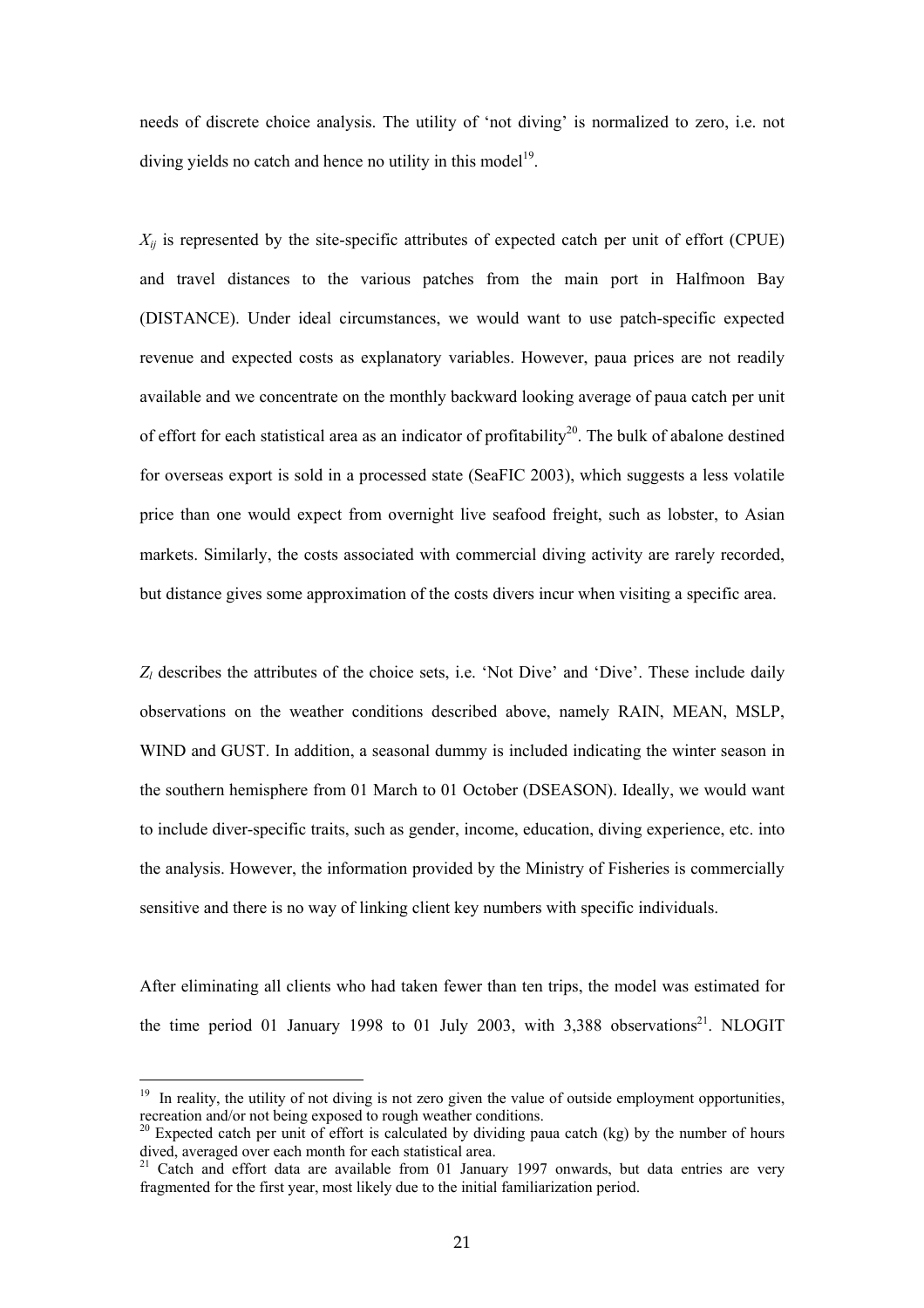interprets the data as an indication of how frequently individual patches are visited, given the explanatory variables. Table II shows the estimation results of the NL model. At the first stage, NLOGIT displays the nesting structure with the proportions of choices made at each decision node. Out of all the choice occasions, divers decided to go diving nearly 75% of the time. Area 12 received the largest proportions of visits (13%), closely followed by Area 14 (9%) and Area 2 (7%). These results are supportive of the results from the preliminary analysis in Figure 7 (appendix).

Most of the estimates are statistically significant at 5% significance level. Although the coefficients are not as directly interpretable as for a linear model, they provide a general indication of effects. The coefficients of the attributes CPUE and DISTANCE in the locationspecific utility functions are highly significant and support the intuition that patch-specific catch per unit of effort measures impact positively on the choice of a specific patch, while the travelling distance has a negative impact. The coefficients of the attributes explaining the choice between 'Dive' and 'Not Dive' also exhibit the correct signs: the probability of going diving on any given choice occasion is negatively impacted by RAIN, WIND, GUST and the dummy variable DSEASON, which indicates winter time. MEAN and MSLP both have a positive impact as they are indicators of warm weather. The constant term, RAIN and MSLP are insignificant at 5% significance level, but decrease the fit of the model when left out. Intuitively, we can explain these results as follows. Rain does not influence the riskiness or success of diving, and is also not necessarily an indicator of bad weather. MSLP, on the other hand, should have an impact. High and low pressure are usually associated with good and bad weather, respectively, but we suspect that the stationary measure of the MSLP at the weather station does not adequately reflect the pressure gradient force, which is the net force resulting from air moving from high to low pressure. Strong pressure gradients, which are identified by a tight packing of isobars<sup>22</sup>, are associated with stronger winds, and the estimates of WIND

<span id="page-17-0"></span><sup>&</sup>lt;sup>22</sup> Isobars are lines drawn on weather maps connecting points of equal pressure and are generated from mean sea level pressure reports.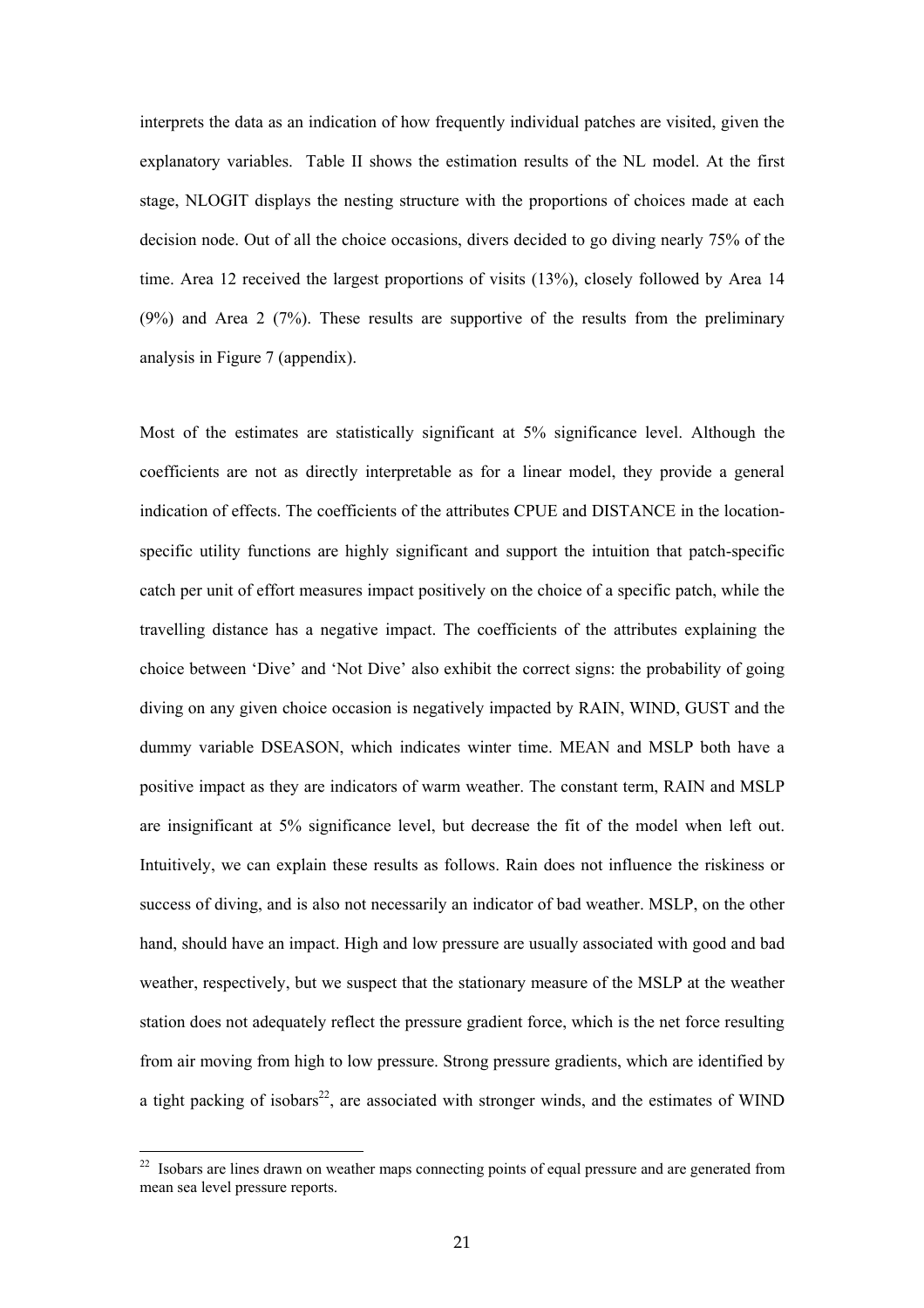and GUST show that it is the level of wind that has a significant influence on the decision to go diving. Similarly, the mean temperature and the season of the year play a significant role in the decision process.

The log-likelihood functions are evaluated at the unrestricted  $(L_U = -8369.574)$  and restricted  $(L_R = -9347.090)$  estimates. The null hypothesis is that all the slope coefficients in the nested logit model are zero, i.e. the restricted parameter space consists of the constant term. The value of the chi-squared statistic (= 1955.031) exceeds the critical value and we reject the joint hypothesis that the coefficients on the 10 explanatory variables are all zero (Pr[chisquared  $>$  value] = .0000).

The measure of goodness-of-fit for discrete choice models is analogous to the conventional  $\mathbb{R}^2$ calculated as a likelihood ratio index LRI =  $1-L_v/L_R$ , but it is not indicative of the fit of the model and the focus should really be on the likelihood ratio test. The IV for the coefficient 'NOT DIVE' has been fixed at 1 because the nesting structure has a degenerate branch, i.e. the 'NOT DIVE' branch has only one single alternative, NOTGO. To identify the scaling of a degenerate branch, the IV of the NOT DIVE branch must be equal to 1 for identification purposes (Henscher & Greene 2000). We reject the null hypothesis that the coefficient of the inclusive value parameter (IV) for the branch 'DIVE' is equal to zero, i.e. at 5% significance level DIVE is significantly different from zero. The positive sign of the coefficient indicates the positive expected utility divers gain from participation. The statistical significance of the IV for DIVE gives confidence in the correct specification of the model. The variances of the site participation choice are in fact different, and the estimation via maximizing random utility yields statistically significant and meaningful results.

Table III reports a set of descriptive statistics for the variables CPUE and DISTANCE, by statistical area. For each alternative the table lists the terms in the utility function for going diving as well as their means and standard deviations (S.D.). Values are provided for all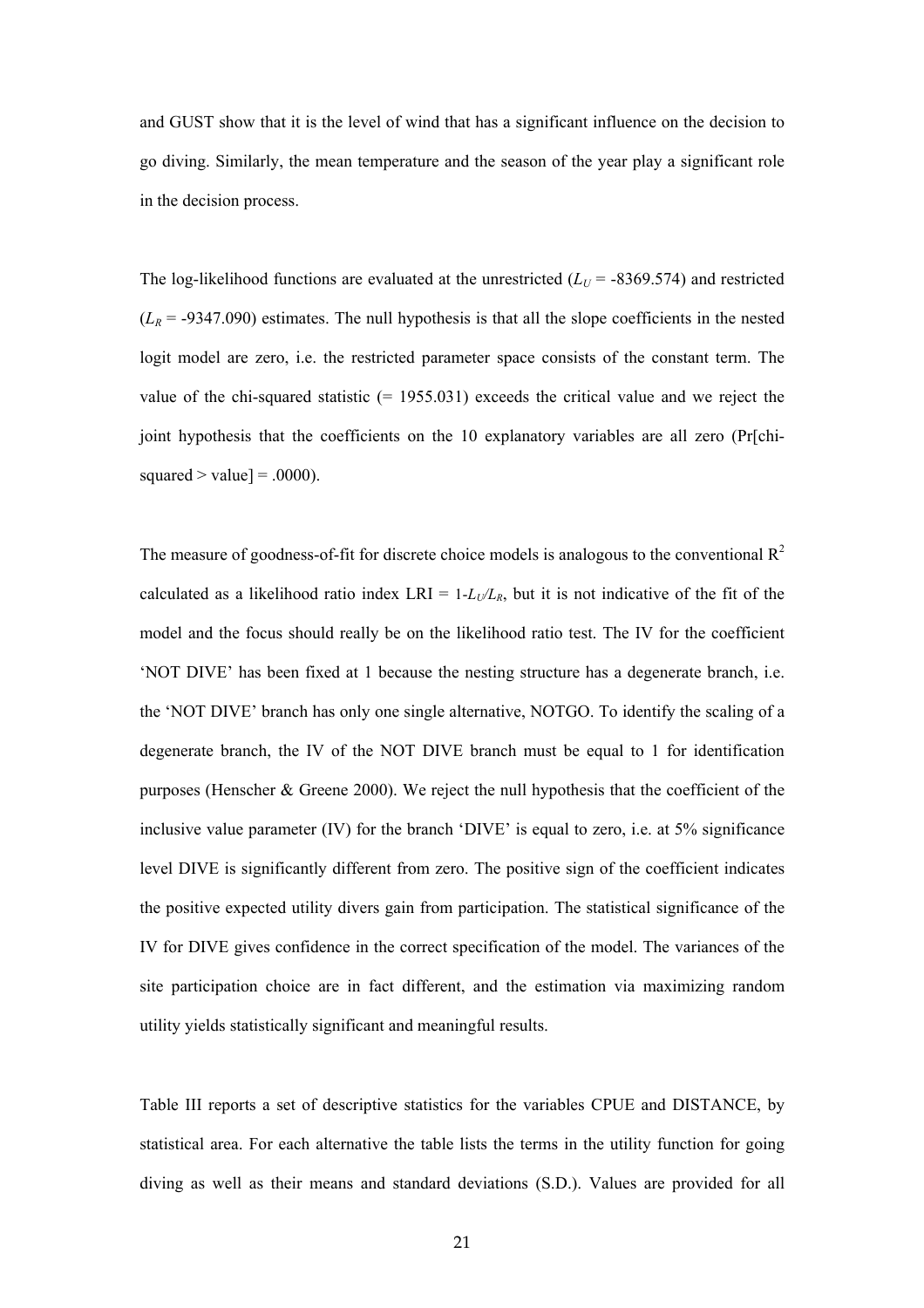observations and for the individuals that chose the particular area. The mean catch per unit of effort (over all observations) was extremely high for Areas 2, 1 and 6, in that order, implying that these areas have remained relatively unexploited, possibly due to higher recruitment rates and/or lower exploitation levels<sup>23</sup>. CPUE levels are used as an indicator of abundance (ceteris paribus) in stock assessment models, thus patch-specific levels of CPUE that do not coincide with the qualitative results of absolute catch levels might give some policy direction as to the prospective closure of selected areas. Similarly, mean and S.D. estimates of DISTANCE derived from the NLOGIT estimation provide an interesting insight. The measured distances should be exactly the same over any number of observations as each diver is assumed to leave from the same port. However, slight variations occur due to the calibration of data entries where patches had been visited subsequent to the visit of adjacent patches. While this does not seem to impact mean and S.D. measures calculated over all observations much, S.D. measures taken over the number of observations that chose the area in question show unusual variation for Areas 4 and 5. A likely interpretation is that these areas are frequently visited as part of a trip to other patches. These findings also have an implication for policy formulation.

NLOGIT calculates the elasticities by averaging the observation specific values, rather than by computing them at the sample means. Table IV shows 'own' and 'cross' value elasticities for each individual area<sup>24</sup>. The own elasticity of each area is positive and relatively inelastic for the attribute CPUE, e.g. a percentage increase in CPUE in Area 1 leads to a less than proportional percentage increase in the probability of Area 1 being visited (0.265 %). At the same time, the probability of any of the other areas  $(M-1)$  being visited decreases by 0.012 % for each area, and the probability of not going diving at all decreases by 0.011 % (i.e. the probability of participation increases). The cross elasticity is a measure of the degree to which the areas are substitutes or complements. The negative cross elasticities for all remaining

<span id="page-19-1"></span><span id="page-19-0"></span>

<sup>&</sup>lt;sup>23</sup> For example, due to exposure to rougher currents, asymmetric information, etc. <sup>24</sup> The cross elasticity is the same for all options within a branch reflecting the fact that the IIA assumption holds within the branch 'DIVE', i.e. all areas other than *j* denoted as (*M*-1) have the same cross elasticity with respect to *j*, but the cross elasticity for NOTGO w.r.t. *j* is different.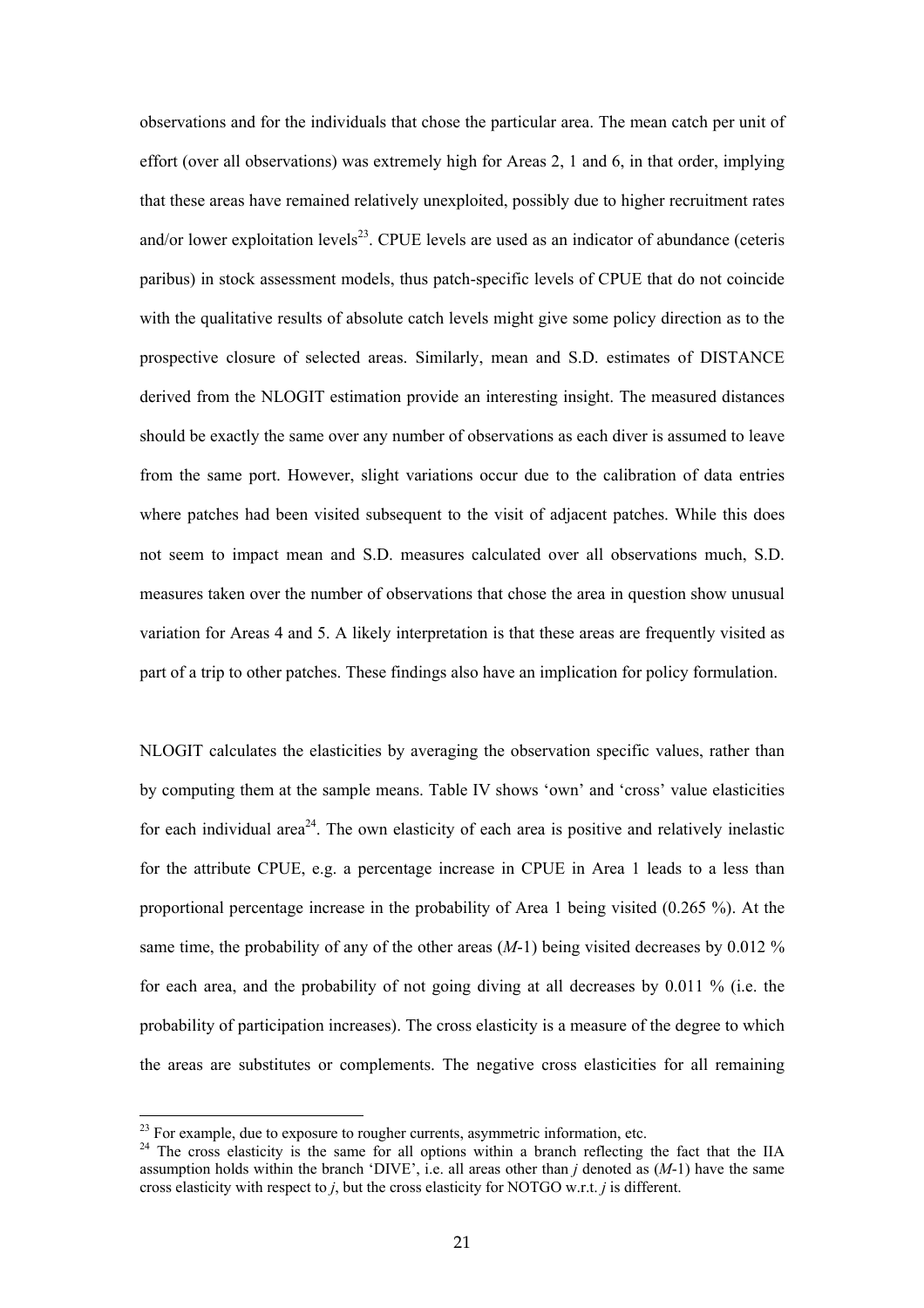areas (*M*-1) with respect to the attribute CPUE indicate that diving patches are close substitutes for each other.

Own elasticity measures for the attribute DISTANCE show slightly more responsive values. The probabilities of calling on Areas 3, 4 and 5 are strongly responsive to a percentage increase in distance, which acts as an approximation to costs. For example, the probability of Area 4 being visited decreases by more then 1 % when distances increase by 1% implying elastic demand for this area. The cross elasticity for the remaining areas and NOTGO, however, are relatively small at 0.026 % and 0.022 %, respectively. Overall, elasticities provide a valuable indicator as to the responsiveness of diver behaviour in the sense that the probabilities of calling on particular patches as well as of the participation decision change. Decisions as to where to locate no-take areas should incorporate such information.

## **VI. Simulation of no-take areas**

The closure of a patch can be simulated by setting the CPUE of the area in question to a very large negative number (such as  $-1,000$ ) or the distance to a very large positive number (1,000). This has the effect of reducing the indirect utility of the selected patch to a very large negative number resulting in the prediction that no trips are taken to this area.

To yield the management benefits of marine reserves, such as insurance against environmental and management failure as well as a sustainable means of stock enhancement, the closure of a number of patches has to be simulated simultaneously. A network of areas is more favourable to larval spill over effects and is thus preferred to a large single area. The results from trip proportions, descriptive statistics, elasticities and geographical location have to be interpreted so as to minimize the economic impact of effectively removing profitable fishing grounds.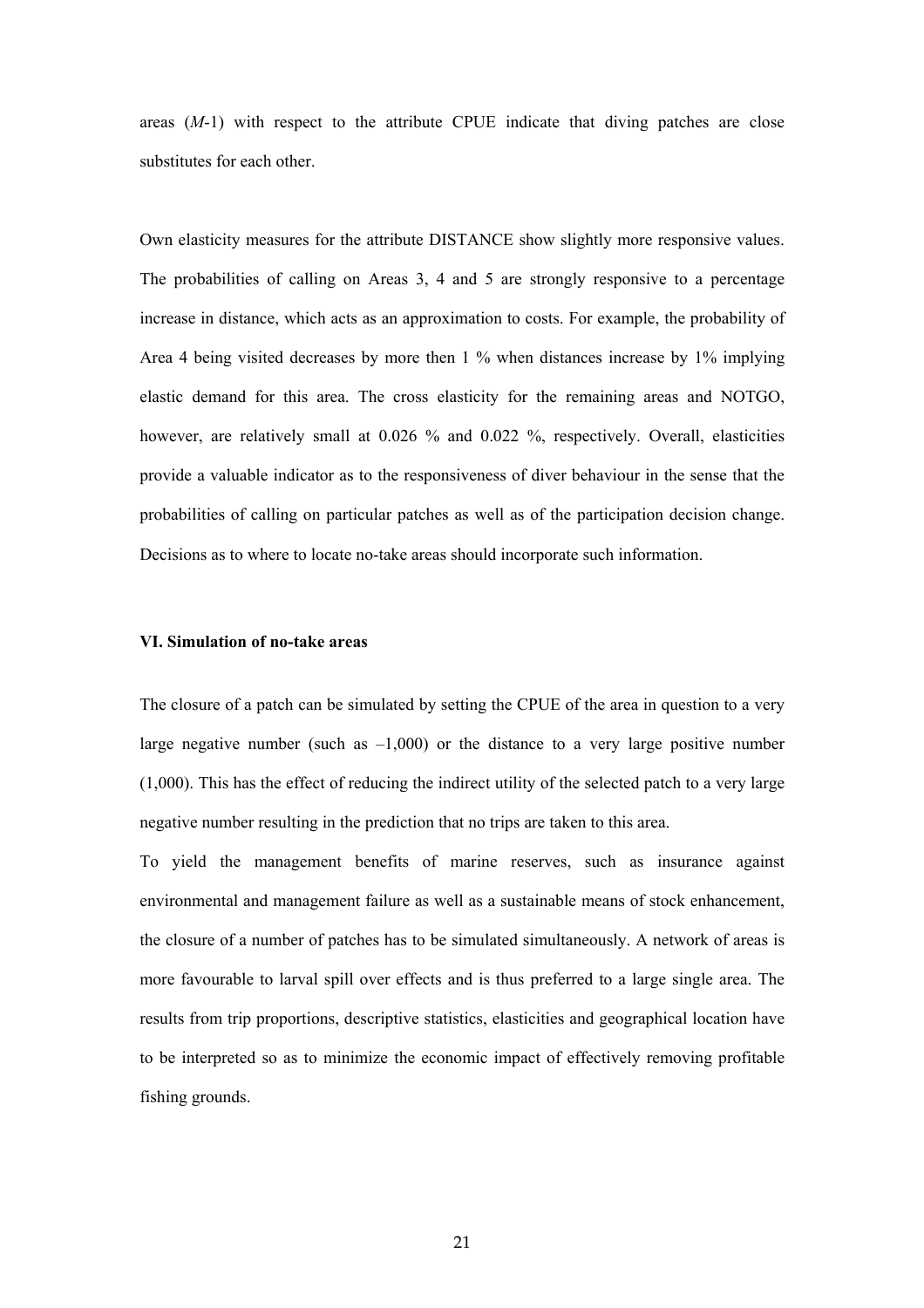Table V displays the simulation results of imposing a network of 4 no-take areas<sup>25</sup>. The baseline prediction in terms of the number of trips to each individual area (and its percentage share out of all trips) is computed by NLOGIT and compared to the scenario when certain areas are closed for fishing, e.g. the closure of Areas 4, 5, 13 and 16 result in the increase of the percentage share of the choice NOTGO by 3.24%, which translates into an overall reduction of effort by 109 trips. Some effort redistributes to the remaining areas, notably to Areas 11 and 12 by a change in the percentage share of 1.30 % and 1.34%, respectively.

Experimental simulations have been performed for closures of high CPUE areas, low CPUE areas, as well as combinations of both extremes across all statistical areas. Areas 3, 4 and 5 distinguish themselves by yielding the smallest redistribution and participation effects. In particular, the smallest percentage change in the number of trips taken to Area 4 (-2.34%) concurs with the observation that Area 4 has the smallest proportion of visits, the smallest levels of CPUE and yields a minor redistributive impact on effort (i.e. cross elasticity levels are negligible). However, Area 4 also is the furthest distance from the port and as such is elastic with respect to distance. Table III shows that Areas 4 and 5 seemed to be frequently targeted as part of one trip, thus it would be logical to assume that the closure of Area 4 would lead to a diminished demand for Area 5, mainly because of its geographical location (see Figure 3).

With Areas 4 and 5 as a starting base, various other areas are added individually according to the criteria of percentage changes in the number of trips and levels of cross elasticity. These values have direct implications for the redistribution of effort and the participation decision. In addition, the geographical positioning of such no-take areas needs to be taken into account. The selected no-take areas should be spaced out in order to achieve the desired 'network' effect.

<span id="page-21-0"></span><sup>&</sup>lt;sup>25</sup> Given 16 statistical areas, it seemed reasonable to start with a modest number of 4 no-take areas. However, any number of closures can be simulated and with the addition of biological information, the choice of how many areas should be closed would become less discretionary.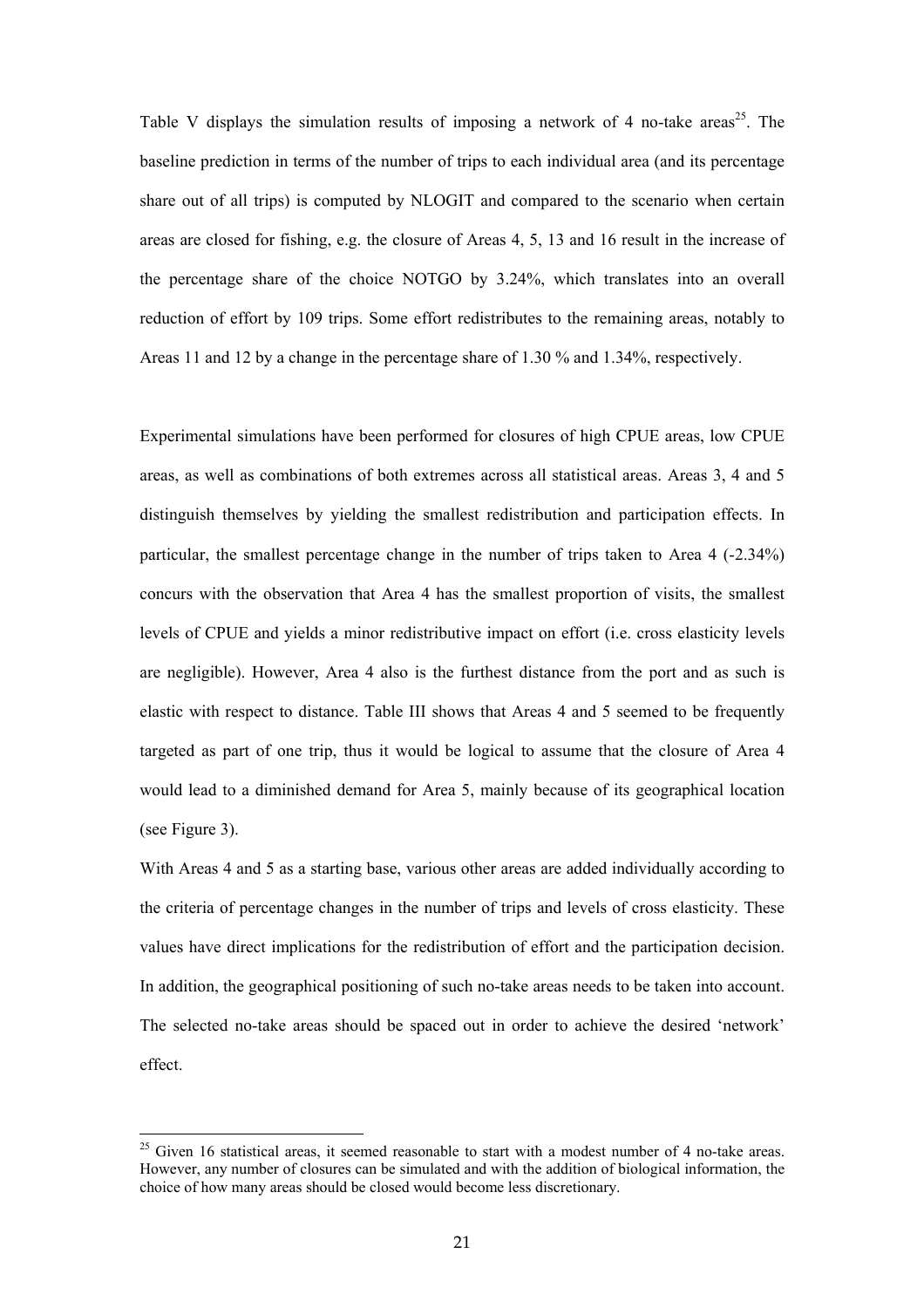The best results with respect to participation and distribution impacts are achieved for closures of Areas 4, 5, 13, 16, (Area 4, 5, 13, 1) and Areas 4, 5, 9, 16 (Area 4, 5, 9, 1)<sup>26</sup>. Table V in the appendix shows that a network of such no-take areas around Stewart Island would lead to a reduction in participation by only 109 to 114 trips between 1998 and 2003. Effort tends to redistribute, mainly to the areas 9, 10, 11 and 12. Undoubtedly, displaced effort might outweigh any stock enhancement benefits gained by this regulatory measure, however, such conclusions have to incorporate biological and economic information jointly. In the absence of any biological input, the economic data suggest that imposing no-take areas according to 'least-impact' criteria need not lead to substantial economic losses. Larval spill over effects over the longer time horizon might potentially even outweigh such economic losses, as hypothesized by Polacheck (1990). The results here clearly support Sanchirico  $\&$ Wilen's (1999) claim that economic analysis is an indispensable component of simulating the effects of no-take areas, but biological information about water currents, transfer rates, recruitment rates, etc. has to be incorporated in order to make more accurate predictions.

## **VII. Conclusion**

The Stewart Island paua industry has undergone marked declines in commercial catches recently notwithstanding extensive regulation by New Zealand's quota system. This situation could be addressed by the imposition of no-take areas as an additional management tool. Such a proposal would, no doubt, meet with opposition from the fishing industry as fishers feel that valuable diving grounds are taken away from them. Detailed data collected by the Ministry of Fisheries between 1997 and 2003 allow the estimation of a nested logit model of diver behaviour. On any given day, divers make the decision whether to go diving and if yes, which statistical area to choose. These two decision nodes are captured by weather specific variables in the first instance and by location-specific variables, namely catch per unit of effort and

<span id="page-22-0"></span><sup>&</sup>lt;sup>26</sup> Areas 1 and 16 can be closed interchangeably, i.e. they are adjacent to each other and yield the same quantitative results.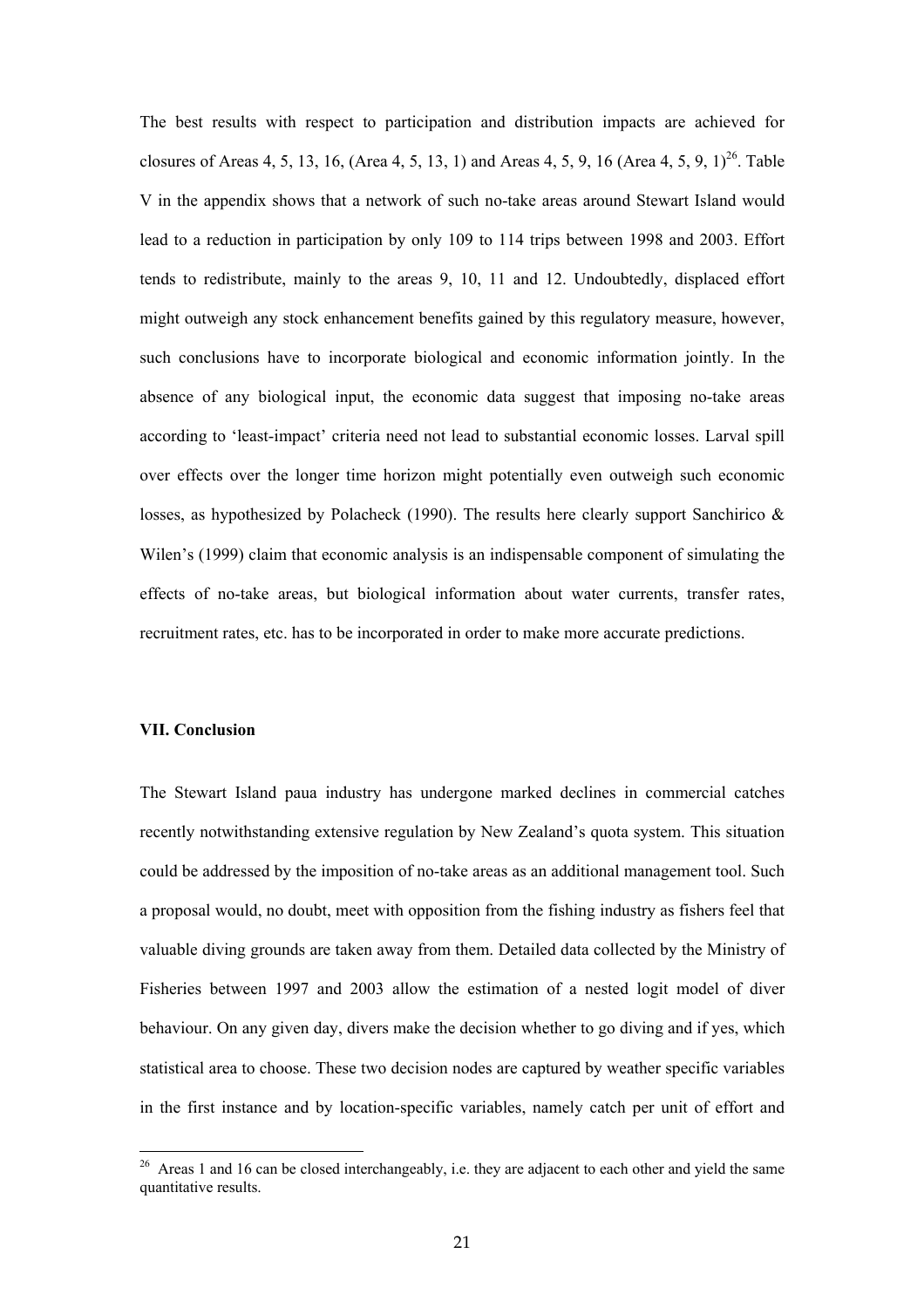distance, in the second. Despite the parsimonious fit, the model turns out to be a good fit with variables exhibiting sensible signs and being highly significant.

The model can be used to simulate the closure of a number of no-take areas according to the criterion of minimum economic impact. However, without biological data we cannot be sure of the benefits of such reserves and there is room for further research taking an interdisciplinary approach to arrive at more accurate policy predictions. It has been the aim of this paper to highlight the importance of economic input into the marine reserve debate when addressing the pressing problem of transcendent unsustainable exploitation.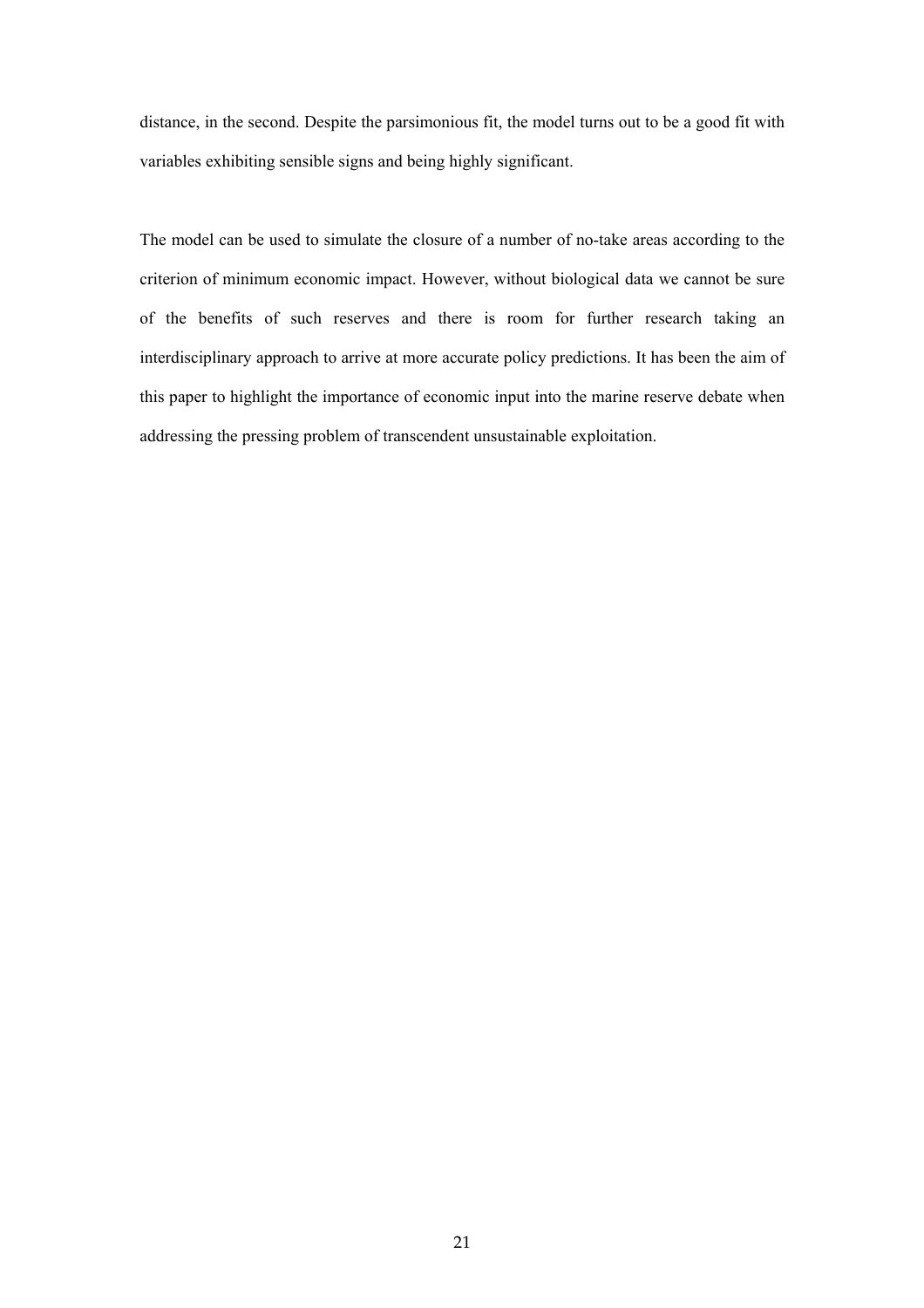## **References**

- Alcala, A.C. and G.R. Russ (1990), 'A Direct Test of the Effects of Protective Management on Abundance and Yield of Tropical Marine Resources'. *Journal du Conseil International pour l'Exploration de la Mer* **46**, 40--47.
- **●** Anderson, L.G. (1995), **'**Privatising Open Access Fisheries: Individual Transferable Quotas', in *The Handbook of Environmental Economics*, Blackwell.
- **●** Annala, J.H., K.J. Sullivan, C.J. O'Brien and N.W.McL. Smith (2001) *Report from the Fishery Assessment Plenary, May 2001: Stock Assessments and Yield Estimates.* Ministry of Fisheries, May 2001.
- **●** Beverton, R.J.H. and S.J. Holt (1957), 'On the Dynamics of Exploited Fish Populations'. *Fishery Investigations* (series II) **19**, 1--533.
- **●** Bockstael, N.E. and J.J. Opaluch (1983), 'Discrete Modelling of Supply Response under Uncertainty: the Case of the Fishery'. *Journal of Environmental Economics and Management* **10**, 125--137.
- **●** Breen, P.A. (1992), 'A Review of Models used for Stock Assessment in Abalone Fisheries', in *Abalone of the World*, Proceedings of the 1<sup>st</sup> International Symposium on Abalone, edited by S.A. Shepherd, M.J. Tegner and S.A. Guzman Del Proo, Ch. 20.
- Buxton, C.D. and M.J. Smale (1989), 'Abundance and Distribution Patterns of Three Temperate Marine Reef Fish (Teleostei: Sparidae) in Exploited and Unexploited Areas off the Southern Cape Coast'. *Journal of Applied Ecology* **26**, 441--451.
- Chapman, M.R. and D.L. Kramer (1999), 'Gradients in Coral Reef Rish Density and Size across the Barbados Marine Reserve Boundary: Effects of Reserve Protection and Habitat Characteristics'. *Marine Ecology Progress Series* **181**, 81--96.
- **●** Conrad, J.M. (1995), 'Bioeconomic Models of the Fishery', Ch.18 in the *Handbook of Environmental Economics*, Blackwell.
- **●** Curtis, R. and R.L. Hicks (2000), **'**The Cost of Sea Turtle Preservation: the Case of Hawaii's Pelagic Longliners'. *American Journal of Agricultural Economics* **82** (5), 1191--1197.
- **●** DeMartini, E.E. (1993), 'Modeling the Potential of Fishery Reserves for Managing Pacific Coral Reef Fishes'. *Fishery Bulletin* **91**, 414--427.
- **●** Dupont, D.P. (1993), **'**Price Uncertainty, Expectations Formation and Fishers' Location Choices'. *Marine Resource Economics* **8**, 219--247.
- **●** Eales, J. and J.E. Wilen (1986), **'**An examination of Fishing Location Choice in the Pink Shrimp Fishery'. *Marine Resource Economics* **2**, 331--351.
- Edgar, G.J. and N.S. Barrett (1999), 'Effects of the Declaration of Marine Reserves on Tasmanian Reef Fishes, Invertebrates and Plants'. *Journal of Experimental Marine Biology and Ecology* **242**, 107--144.
- Food and Agriculture Organization of the United Nations (2000) *The State of World Fisheries and Aquaculture*. Fisheries Department, FAO, United Nations, Rome.
- **●** Grindley, R. (2003), *personal communication*, Ministry of Fisheries, Dunedin.
- **●** Hahn, K.O. (1989), 'Artificial Induction of Conditioning (Gonad Maturation)', in *CRC Handbook of Culture of Abalone and Other Marine Gastropods*, K.O. Hahn, ed., CRC Press Inc., Boca Raton, Florida, 41--51.
- Hannesson, R. (1998), 'Marine Reserves: what would they accomplish?' *Marine Resource Economics* **13**, 159--170.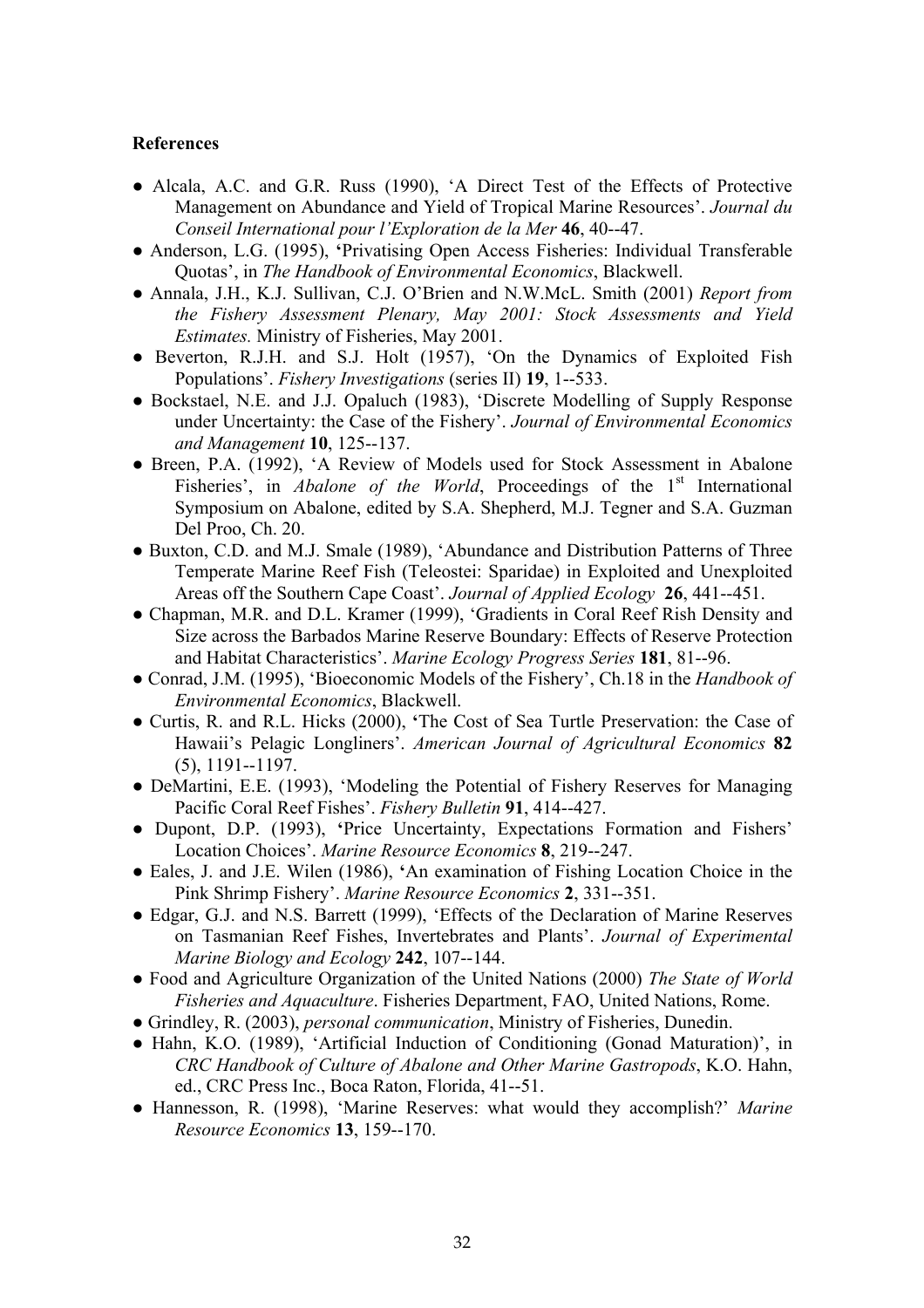- **●** Harrington, S.R. (2000) *Effect of Diet on Reproductive Conditioning, Spawning Success, and Larval Viability in the New Zealand Abalone, Haliotis Australis*. M.Sc. Thesis*,* University of Otago, NZ.
- **●** Hensher, D.A. and W.H. Greene (2000), 'Specification and Estimation of the Nested Logit Model: Alternative Normalizations'. *Working paper*, Department of Economics, Stern School of Business, New York University, February.
- **●** Holland, D.S. (2000), **'**A Bioeconomic Model of Marine Sanctuaries on Georges Bank'. *Canadian Journal of Fisheries and Aquatic Sciences* **57**, 1307--1319.
- **●** Holland, D.S. and R.J. Brazee (1996), 'Marine Reserves for Fisheries Management'. *Marine Resource Economics* **11**, 157--171.
- **●** Holland, D.S. and J.G. Sutinen (1999), **'**An Empirical Model of Fleet Dynamics in New England Trawl Fisheries'. *Canadian Journal of Fisheries and Aquatic Sciences* **56**, 253--264.
- **●** Holland, D.S. and J.G. Sutinen (2000), **'**Location Choice in New England Trawl Fisheries: Old Habits die hard'. *Land Economics* **76** (1), 133--149.
- Lauck T., C.W. Clark, M. Mangel & G.R. Munro (1998), 'Implementing the Precautionary Principle in Fisheries Management through Marine Reserves'. *Ecological Applications Volume* **8** (1), Supplement, S72--S78.
- **●** McClanahan, T.R. and S. Mangi (2000), **'**Spillover of Exploitable Fishes from a Marine Park and its Effect on the Adjacent Fishery'. *Ecological Applications* **10** (6), 1792--1805.
- **●** McFadden, D. (1973), **'**Conditional Logit Analysis of Qualitative Choice Behavior', in P. Zarembka (ed.), *Frontiers in Econometrics*, 105--142, Academic Press, New York, 1973, Ch. 4.
- McShane, P.E. (1991), 'Paua, the World's Last Abalone Fishery'. *New Zealand Professional Fisherman* **April**, 29--33.
- **●** McShane, P.E. (1995), 'Estimating the Abundance of Abalone: the Importance of Patch Ssize'. *New Zealand Journal of Marine and Freshwater Research* **46**, 657-- 62.
- **●** McShane, P.E., S.F. Mercer and J.R. Naylor (1994), 'Spatial Variation and Commercial Fishing of New Zealand Abalone (H. Iris and H. Australis)'. *New Zealand Journal of Marine and Freshwater Research* **28**, 345--355.
- **●** Mistiaen, J.A. and I.E. Strand (2000), **'**Location Choice of Commercial Fishermen with Heterogeneous Risk Preferences'. *American Journal of Agricultural Economics* **82** (5), 1184--1190.
- **●** Morey, E.R., W.D. Shaw and R.D. Rowe (1991), **'**A Discrete-choice Model of Recreational Participation, Site Choice, and Activity Valuation when Complete Trip Data are not available'. *Journal of Environmental Economics and Management* **20**, 181--201.
- **●** Murawski, S.A., R. Brown, H.-L. Lai, P.J. Rago and L. Hendrickson (2000), **'**Largescale Closed Areas as a Fishery-management Tool in Temperate Marine Systems: the Georges Bank Experience'. *Bulletin of Marine Science* **66** (3), 775--798.
- **●** Murray, T. (1982), 'Recent Trends in the Paua Fishery', in *Proceedings of the Paua Fishery Workshop*, compiled by J.M. Akroyd, E. Murray and J.L. Taylor, Fisheries Research Division, Occasional Publication, No. 41, 1982.
- **●** Naysmith, N.R. (2000) *Reproductive Periodicity in New Zealand Abalone (Haliotis Iris and H. Australis): Responses to Environmental Stimuli*. M.Sc. Thesis*,*  University of Otago, NZ.